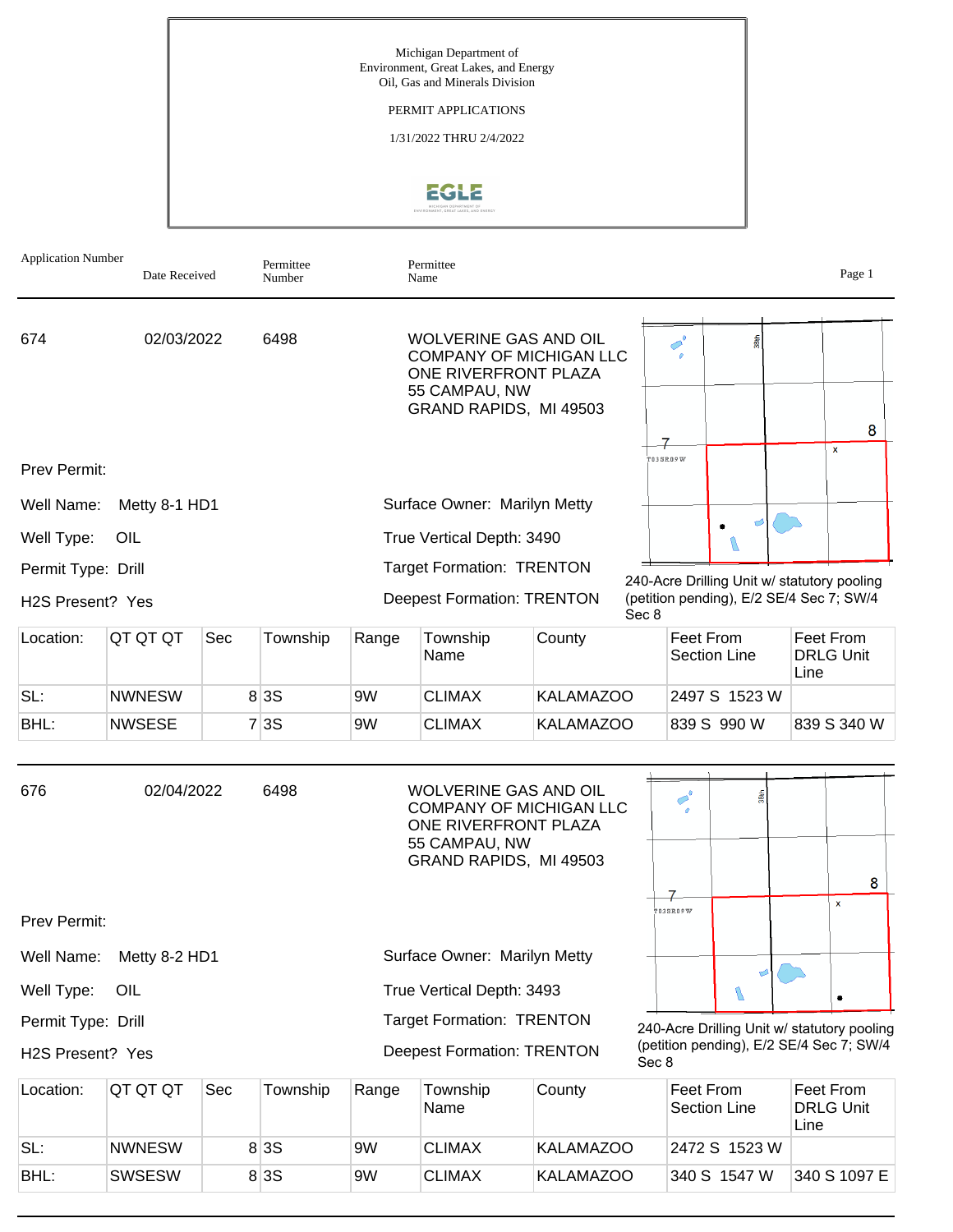|                              |                                 |                     |          | Michigan Department of  |                                                                                        |                |                       |                                  |                                       |
|------------------------------|---------------------------------|---------------------|----------|-------------------------|----------------------------------------------------------------------------------------|----------------|-----------------------|----------------------------------|---------------------------------------|
|                              |                                 |                     |          |                         | Environment, Great Lakes, and Energy<br>Oil, Gas and Minerals Division                 |                |                       |                                  |                                       |
|                              |                                 |                     |          | PERMIT LIST             |                                                                                        |                |                       |                                  |                                       |
|                              |                                 |                     |          | 1/31/2022 THRU 2/4/2022 |                                                                                        |                |                       |                                  |                                       |
|                              |                                 |                     |          |                         |                                                                                        |                |                       |                                  |                                       |
| Permit Number                | <b>Issue Date</b>               | Permittee           |          | Permittee<br>Name       |                                                                                        |                |                       | Page 1                           |                                       |
| 61595                        | 2/3/2022                        | 5320                |          | PO BOX 1560             | <b>SAVOY ENERGY LP</b><br>920 HASTINGS STREET, SUITE A<br>TRAVERSE CITY, MI 49685-1560 |                |                       |                                  | 4 Mile                                |
|                              | API Well No: 21-025-62033-00-00 |                     |          |                         |                                                                                        |                |                       |                                  |                                       |
| Prev Permit:                 |                                 |                     |          |                         |                                                                                        |                | Veterans              | 27                               |                                       |
| Well Name:                   |                                 | PALMITER FARMS 2-27 |          |                         | Surface Owner: Palmiter Farms, LLC                                                     |                | Mill<br>Mil           | Nottawassepee Riv                |                                       |
| Well Type:                   | Oil Well                        |                     |          |                         | True Vertical Depth: 3800FT                                                            |                | Burr Oak              |                                  |                                       |
| Permit Type: Drill           |                                 |                     |          | <b>RIVER</b>            | Target Formation: TRENTON-BLACK                                                        |                | Church <mark>∄</mark> |                                  |                                       |
| H <sub>2</sub> S Present? No |                                 |                     |          |                         | <b>Deepest Formation: GLENWOOD</b>                                                     |                | Section 27            | 40-Acre Drilling Unit, SW/4 SE/4 |                                       |
| Location:                    | QT QT QT                        | Sec                 | Township | Range                   | Township<br>Name                                                                       | County         |                       | Feet From<br><b>Section Line</b> | Feet From<br><b>DRLG Unit</b><br>Line |
| SL:                          | <b>NWSWSE</b>                   |                     | 27 4S    | 8W                      | <b>ATHENS</b>                                                                          | <b>CALHOUN</b> |                       | 896 S 2222 E                     | 430 N 430 W                           |

BHL: NWSWSE 27 4S 8W ATHENS CALHOUN 896 S 2222 E 430 N 430 W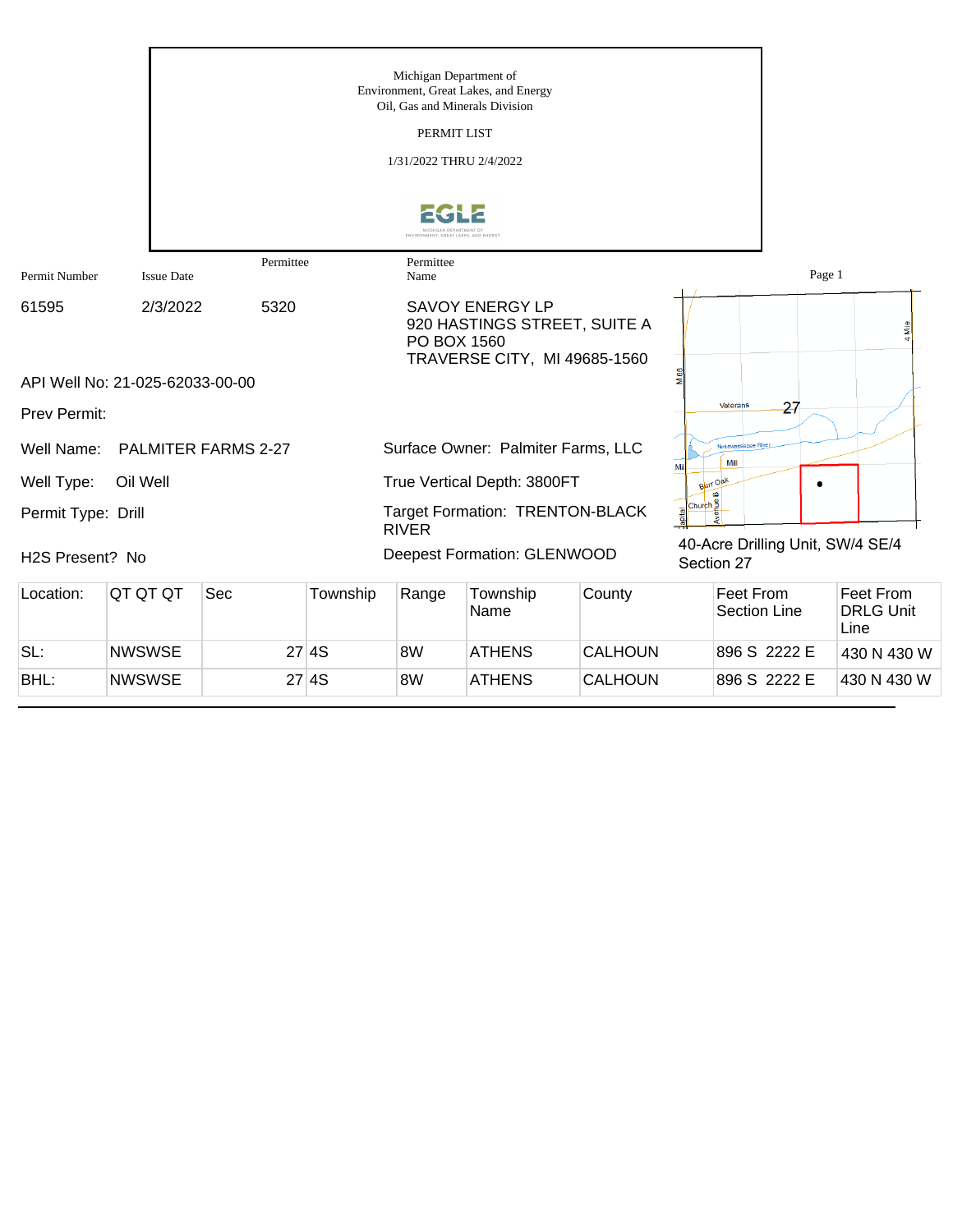1/31/2022 THRU 2/4/2022



Permit Number Permittee Number Permittee Name Page 1

## **PLUGGING INSTRUCTIONS ISSUED:**

| 61569 | 8139 | MUSKEGON OPERATING COMPANY<br>LLC.<br>1425 S MISSION RD |
|-------|------|---------------------------------------------------------|
|       |      | <b>MOUNT PLEASANT, MI 48858</b>                         |

API Well Number: 21-073-62009-00-00

Well Name: HUZZEY 1-15

Plug Inst. Issue Date: 2/3/2022

| Location | <b>OT OT OT</b> | <b>Sec Township</b> | Range | Township Name | County           | <b>Feet From Section</b><br>Line | <b>Feet From DRLG</b><br>Unit |
|----------|-----------------|---------------------|-------|---------------|------------------|----------------------------------|-------------------------------|
| ISL:     | <b>INWSENE</b>  | 15 I 14N            | 16W   | BROOMFIELD_   | <b>IISABELLA</b> | 1640 N 951 E                     | 1330 N 360 W                  |
| BHL:     | <b>INWSENE</b>  | 5 14N               | 16W   | BROOMFIELD    | <b>ISABELLA</b>  | 1640 N 951 E                     | 1330 N 360 W                  |

Comment: App to P&A expires on 2/3/2023

8816 4428

MID MICHIGAN GAS STORAGE CO PO BOX 2446

HOUSTON, TX 77252-2446 USA

API Well Number: 21-133-08816-00-00

Well Name: LOMP, MARY 3

Plug Inst. Issue Date: 5/20/2021

| Location | <b>OT OT OT</b> | <b>Sec Township</b> | Range | <b>Township Name</b> | County          | <b>Feet From Section</b><br>Line | <b>Feet From DRLG</b><br>Unit |
|----------|-----------------|---------------------|-------|----------------------|-----------------|----------------------------------|-------------------------------|
| ISL:     | <b>IS2NENE</b>  | 31 <sub>18N</sub>   | 10W   | LINCOLN              | IOSCEOLA        | 990 N 660 E                      | 1330 S 660 E                  |
| $IBHL$ : | <b>IS2NENE</b>  | 31 <sub>18N</sub>   | 10W   | <b>LINCOLN</b>       | <b>IOSCEOLA</b> |                                  |                               |

Comment: App to P&A expires on 5/20/2023

 $- - - - - - - - -$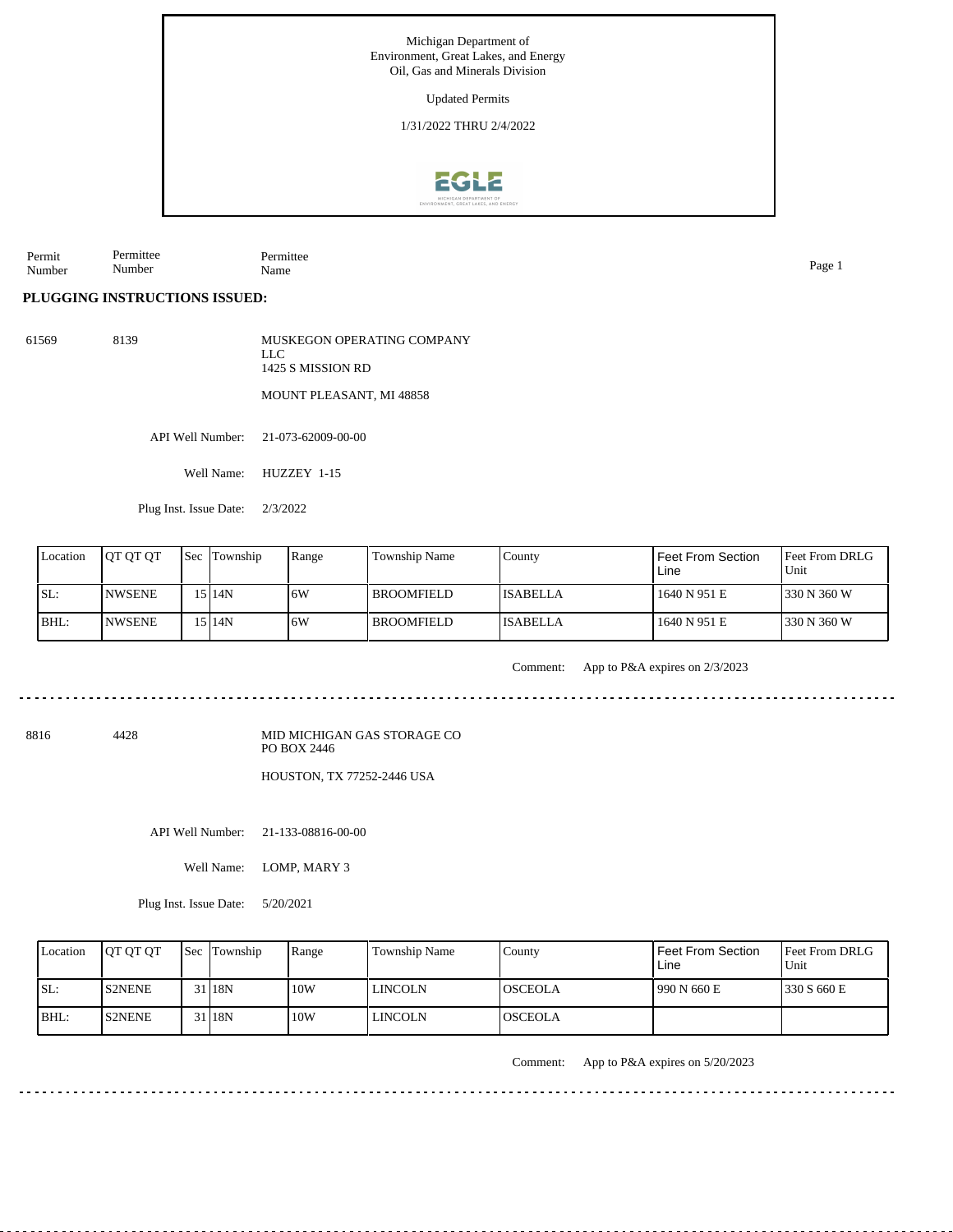Updated Permits

1/31/2022 THRU 2/4/2022



Permit Number Permittee Number

Permittee Name Page 2

9087 4428 MID MICHIGAN GAS STORAGE CO PO BOX 2446

HOUSTON, TX 77252-2446 USA

API Well Number: 21-133-09087-00-00

Well Name: RIGGS, L 1

Plug Inst. Issue Date: 5/20/2021

| Location | <b>IOT OT OT</b> | <b>Sec Township</b> | Range | Township Name  | County          | Feet From Section<br>Line | <b>Feet From DRLG</b><br>Unit |
|----------|------------------|---------------------|-------|----------------|-----------------|---------------------------|-------------------------------|
| ISL:     | <b>N2SENE</b>    | 19 18 N             | 10W   | LINCOLN        | <b>IOSCEOLA</b> | 1990 S 660 E              | 330 N 660 E                   |
| IBHL:    | <b>N2SENE</b>    | 19 18 N             | 10W   | <b>LINCOLN</b> | <b>IOSCEOLA</b> |                           |                               |

<u>. . . . . .</u>

Comment: Revised App to P&A expires on 5/20/2023

9120 4428

MID MICHIGAN GAS STORAGE CO PO BOX 2446 HOUSTON, TX 77252-2446 USA

API Well Number: 21-133-09120-00-00

Well Name: BAUER, HENRY W 1

Plug Inst. Issue Date: 5/20/2021

| Location | <b>JOT OT OT</b> | <b>Sec</b> Township | Range | <b>Township Name</b> | County         | Feet From Section<br>Line | <b>Feet From DRLG</b><br>Unit |
|----------|------------------|---------------------|-------|----------------------|----------------|---------------------------|-------------------------------|
| SL:      | <b>IN2NESW</b>   | 5 I 17 N            | 10W   | l RICHMOND           | IOSCEOLA       | 330 N 660 E               | 1330 N 660 E                  |
| IBHL:    | N2NESW           | 5 I 17 N            | 10W   | l richmond-          | <b>OSCEOLA</b> |                           |                               |

Comment: Revised app to P&A expires on 5/20/2023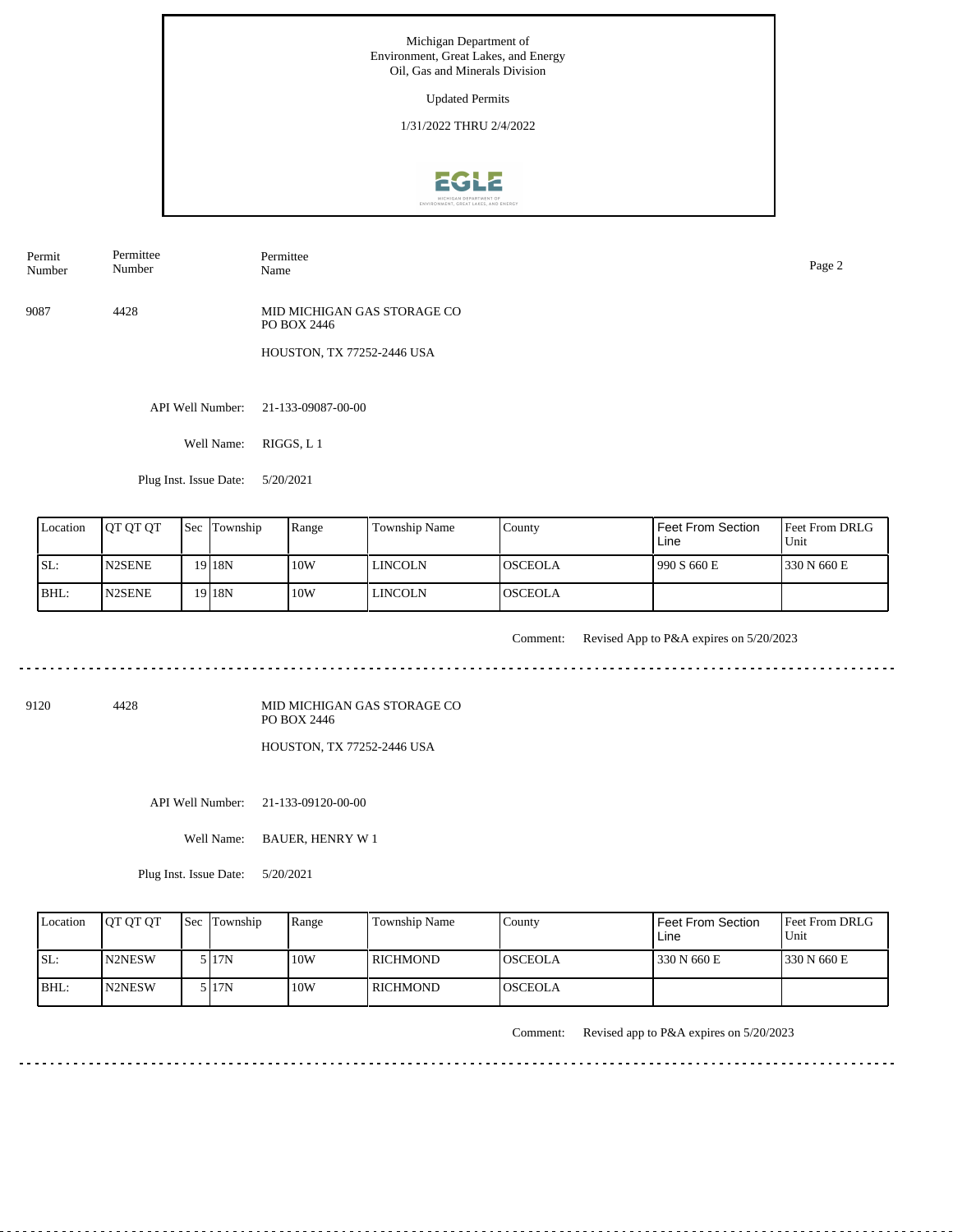Updated Permits

1/31/2022 THRU 2/4/2022



Permit Number Permittee Number

Permittee Name Page 3

9139 4428 MID MICHIGAN GAS STORAGE CO PO BOX 2446

HOUSTON, TX 77252-2446 USA

API Well Number: 21-133-09139-00-00

Well Name: RICHARDS, DAN B-1

Plug Inst. Issue Date: 5/20/2021

| Location | <b>IOT OT OT</b> | <b>Sec Township</b> | Range | <b>Township Name</b> | County          | Feet From Section<br>Line | <b>Feet From DRLG</b><br>Unit |
|----------|------------------|---------------------|-------|----------------------|-----------------|---------------------------|-------------------------------|
| ISL:     | <b>IS2NWNE</b>   | 19 18N              | 10W   | LINCOLN              | IOSCEOLA        | 1990 N 660 W              | 1330 S 660 E                  |
| BHL:     | <b>IS2NWNE</b>   | 19 18N              | 10W   | LINCOLN              | <b>IOSCEOLA</b> |                           |                               |

<u>. . . . . . .</u>

Comment: Revised app to P&A expires on 5/20/2023

. . . . . . . . . . . . .

9221 4428

MID MICHIGAN GAS STORAGE CO PO BOX 2446 HOUSTON, TX 77252-2446 USA

API Well Number: 21-133-09221-00-00

Well Name: PATTERSON, JOE C 2

Plug Inst. Issue Date: 5/20/2021

| Location | <b>OT OT OT</b> | <b>Sec</b> Township | Range | <b>Township Name</b> | County          | Feet From Section<br>Line | Feet From DRLG<br>Unit |
|----------|-----------------|---------------------|-------|----------------------|-----------------|---------------------------|------------------------|
| ISL:     | <b>N2NESE</b>   | 5 I 17 N            | 10W   | l RICHMOND           | IOSCEOLA        | 330 N 660 E               | 1330 N 660 E           |
| BHL:     | <b>N2NESE</b>   | 5 I 17N             | 10W   | l richmond-          | <b>IOSCEOLA</b> |                           |                        |

Comment: Revised App to P&A expires on 5/20/2023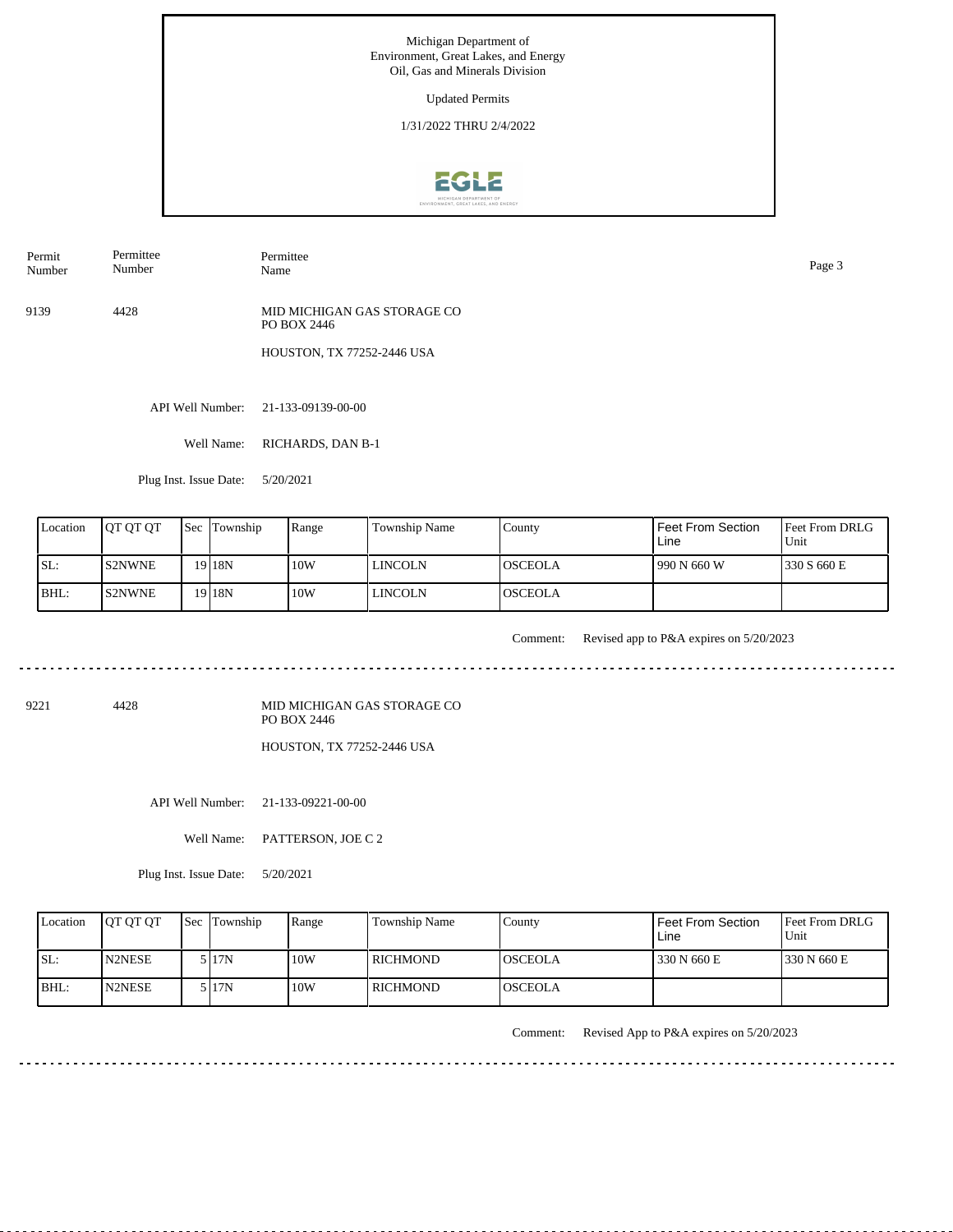Updated Permits

1/31/2022 THRU 2/4/2022



Permit Number Permittee Number

Permittee Name Page 4

9675 4428 MID MICHIGAN GAS STORAGE CO PO BOX 2446

HOUSTON, TX 77252-2446 USA

API Well Number: 21-133-09675-00-00

Well Name: BEECHER & FULMERHOUSER COMM 1

Plug Inst. Issue Date: 5/20/2021

| Location | <b>IOT OT OT</b> | <b>Sec Township</b> | Range | Township Name | County          | Feet From Section<br>Line | <b>IFeet From DRLG</b><br>Unit |
|----------|------------------|---------------------|-------|---------------|-----------------|---------------------------|--------------------------------|
| SL:      | IN2SWSW          | 4 I 17 N            | 10W   | l richmond-   | <b>IOSCEOLA</b> | 990 S 660 W               | 1330 N 660 E                   |
| BHL:     | IN2SWSW          | 4 I 17 N            | 10W   | l RICHMOND    | <b>OSCEOLA</b>  |                           |                                |

Comment: Revised App to P&A expires on 5/20/2023 

9802 4428

MID MICHIGAN GAS STORAGE CO PO BOX 2446

HOUSTON, TX 77252-2446 USA

API Well Number: 21-133-09802-00-00

Well Name: GABLE, CHARLES 1

Plug Inst. Issue Date: 5/20/2021

| Location | <b>IOT OT OT</b> | <b>Sec Township</b> | Range | Township Name | County          | Feet From Section<br>Line | Feet From DRLG<br>Unit |
|----------|------------------|---------------------|-------|---------------|-----------------|---------------------------|------------------------|
| SL:      | <b>IN2NENW</b>   | 6 I 7 N             | 10W   | l RICHMOND    | IOSCEOLA        | 330 N 655 E               | 1330 N 655 E           |
| $ BHL$ : | N2NENW           | 6 17N               | 10W   | l RICHMOND    | <b>IOSCEOLA</b> |                           |                        |

Comment: Revised App to P&A expires on 5/20/2023

<u>. . . . . . . . . . . . . .</u>

 $\frac{1}{2}$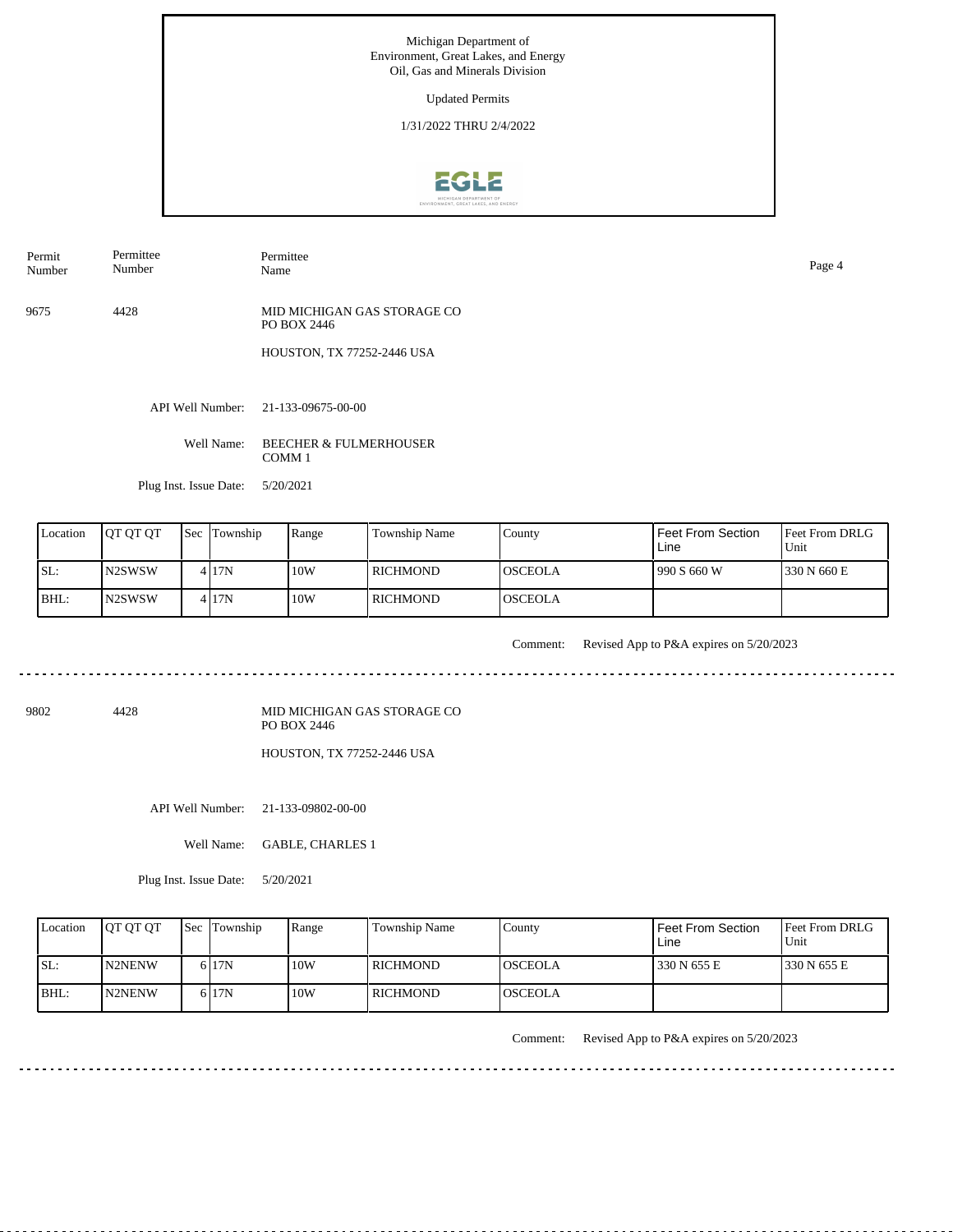Updated Permits

1/31/2022 THRU 2/4/2022



Permit Number Permittee Number Permittee Name Page 5

**RECORD OF WELL PLUGGING:**

13762 6371 BREITBURN OPERATING LIMITED **PARTNERSHIP** 1111 BAGBY STREET, SUITE 1600

HOUSTON, TX 77002

API Well Number: 21-039-13762-00-00

Well Name: STATE BEAVER CREEK C-1

Plugging Date: 7/7/2021

| Location | IOT OT OT | <b>Sec Township</b> | Range | Township Name       | County           | l Feet From Section<br>Line | <b>Feet From DRLG</b><br>Unit |
|----------|-----------|---------------------|-------|---------------------|------------------|-----------------------------|-------------------------------|
| ISL:     | l W2NWSW  | 21 25 N             | .4W   | <b>BEAVER CREEK</b> | <b>ICRAWFORD</b> | 1 660 N 330 W               | 1660 N 330 W                  |
| BHL:     | W2NWSW    | 21 25 N             | 14W   | <b>BEAVER CREEK</b> | <b>ICRAWFORD</b> |                             |                               |

14003 6371

BREITBURN OPERATING LIMITED PARTNERSHIP 1111 BAGBY STREET, SUITE 1600

HOUSTON, TX 77002

API Well Number: 21-079-14003-00-00

Well Name: GARDEN, GEORGE "B" 1

Plugging Date: 9/28/2021

| Location | <b>IOT OT OT</b> | <b>Sec</b> Township | Range | Township Name   | County           | Feet From Section<br>Line | <b>Feet From DRLG</b><br>Unit |
|----------|------------------|---------------------|-------|-----------------|------------------|---------------------------|-------------------------------|
| SL:      | W2SWSE           | $2$ 25N             | 5W    | <b>GARFIELD</b> | <b>IKALKASKA</b> | 660 S 330 W               | 1660 S 330 W                  |
| BHL:     | W2SWSE           | 12 25 N             | 5W    | <b>GARFIELD</b> | <b>KALKASKA</b>  |                           |                               |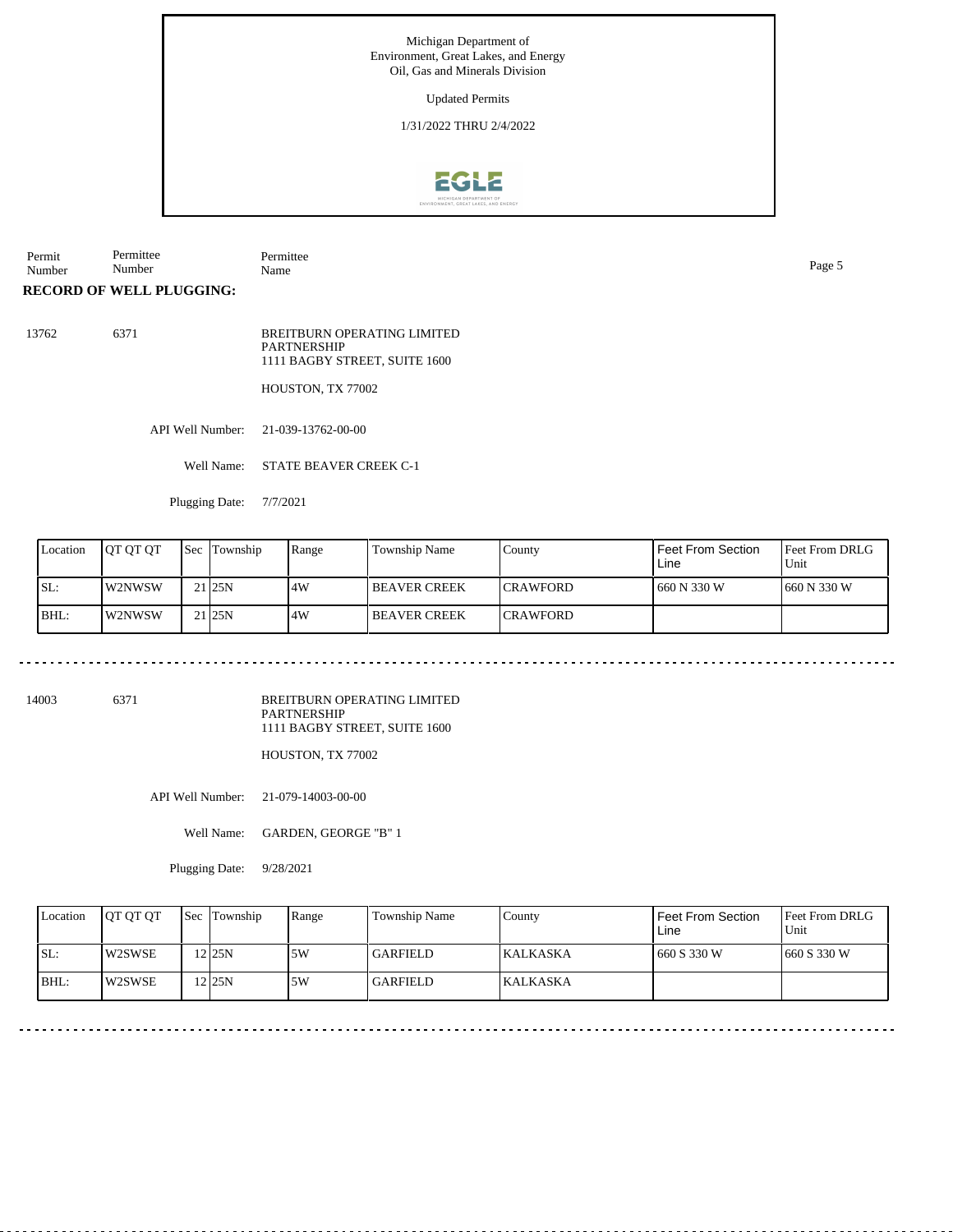Updated Permits

1/31/2022 THRU 2/4/2022



Permit Number Permittee Number

Permittee Name Page 6

14769 6371 BREITBURN OPERATING LIMITED PARTNERSHIP 1111 BAGBY STREET, SUITE 1600

HOUSTON, TX 77002

API Well Number: 21-039-14769-00-00

Well Name: SEELY, CLAUDE 1

Plugging Date: 8/7/2021

| Location | OT OT OT | Sec | Township | Range | Township Name         | County           | Feet From Section<br>Line | Feet From DRLG<br>Unit |
|----------|----------|-----|----------|-------|-----------------------|------------------|---------------------------|------------------------|
| SL:      | W2SWSE   |     | 7125N    | .4W   | <b>I BEAVER CREEK</b> | <b>ICRAWFORD</b> | 1660 S 330 W              | 1660 S 990 E           |
| BHL:     | W2SWSE   |     | 7125N    | .4W   | <b>I BEAVER CREEK</b> | <b>ICRAWFORD</b> |                           |                        |

14818 6371

BREITBURN OPERATING LIMITED PARTNERSHIP 1111 BAGBY STREET, SUITE 1600

HOUSTON, TX 77002

API Well Number: 21-039-14818-00-00

Well Name: JOSEPH, H H 9

Plugging Date: 8/30/2021

| Location | <b>IOT OT OT</b> | <b>Sec</b> Township | Range | <b>Township Name</b> | County           | Feet From Section<br>Line | <b>Feet From DRLG</b><br>Unit |
|----------|------------------|---------------------|-------|----------------------|------------------|---------------------------|-------------------------------|
| SL:      | l w2SWSW         | 8 <sub>25N</sub>    | 4W    | <b>IBEAVER CREEK</b> | <b>ICRAWFORD</b> | 660 S 330 W               | 1660 S 330 W                  |
| $ BHL$ : | W2SWSW           | 8 25N               | 4W    | <b>BEAVER CREEK</b>  | <b>ICRAWFORD</b> |                           |                               |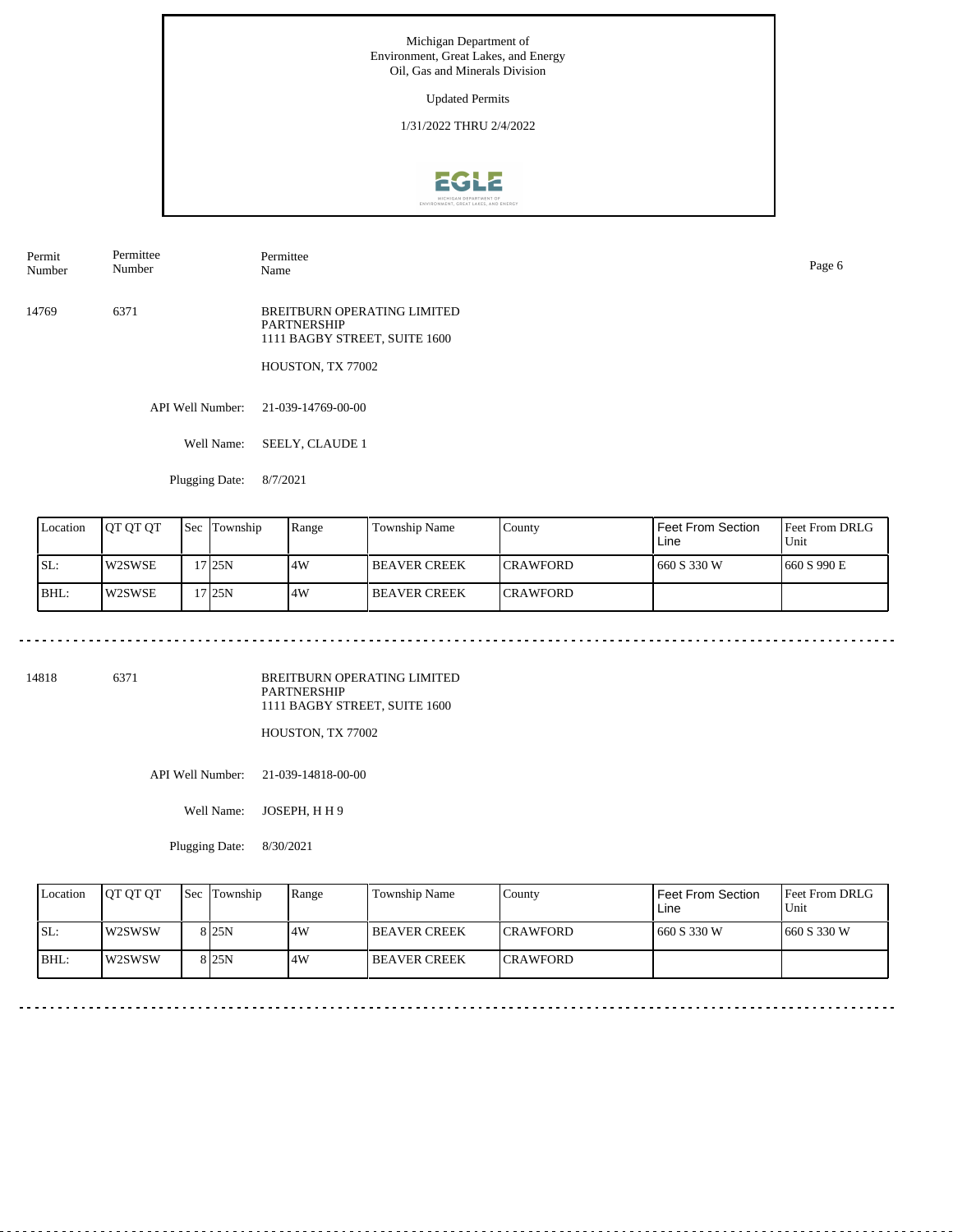Updated Permits

1/31/2022 THRU 2/4/2022



Permit Number Permittee Number

Permittee Name Page 7

15123 6371 BREITBURN OPERATING LIMITED PARTNERSHIP 1111 BAGBY STREET, SUITE 1600

HOUSTON, TX 77002

API Well Number: 21-039-15123-00-00

Well Name: STATE BEAVER CREEK B-1

Plugging Date: 8/23/2021

| Location | IOT OT OT | Sec | Township           | Range | Township Name         | County           | Feet From Section<br>Line | <b>Feet From DRLG</b><br>Unit |
|----------|-----------|-----|--------------------|-------|-----------------------|------------------|---------------------------|-------------------------------|
| SL:      | W2SWNW    |     | 28 <sub>125N</sub> | .4W   | <b>I BEAVER CREEK</b> | <b>ICRAWFORD</b> | 1835 S 330 W              |                               |
| BHL:     | W2SWNW    |     | 28 <sub>125N</sub> | .4W   | <b>I BEAVER CREEK</b> | <b>ICRAWFORD</b> |                           |                               |

15330 6371

BREITBURN OPERATING LIMITED PARTNERSHIP 1111 BAGBY STREET, SUITE 1600

HOUSTON, TX 77002

API Well Number: 21-039-15330-00-00

Well Name: STATE BEAVER CREEK G-3

Plugging Date: 8/18/2021

| Location | <b>IOT OT OT</b> | <b>Sec</b> Township | Range | <b>Township Name</b> | County           | Feet From Section<br>Line | <b>Feet From DRLG</b><br>Unit |
|----------|------------------|---------------------|-------|----------------------|------------------|---------------------------|-------------------------------|
| SL:      | <b>IW2NENE</b>   | 21 <sub>25N</sub>   | 4W    | <b>IBEAVER CREEK</b> | <b>ICRAWFORD</b> | 660 N 990 E               | 1660 S 1650 W                 |
| BHL      | W2NENE           | 21 <sub>25N</sub>   | 4W    | <b>IBEAVER CREEK</b> | <b>ICRAWFORD</b> |                           |                               |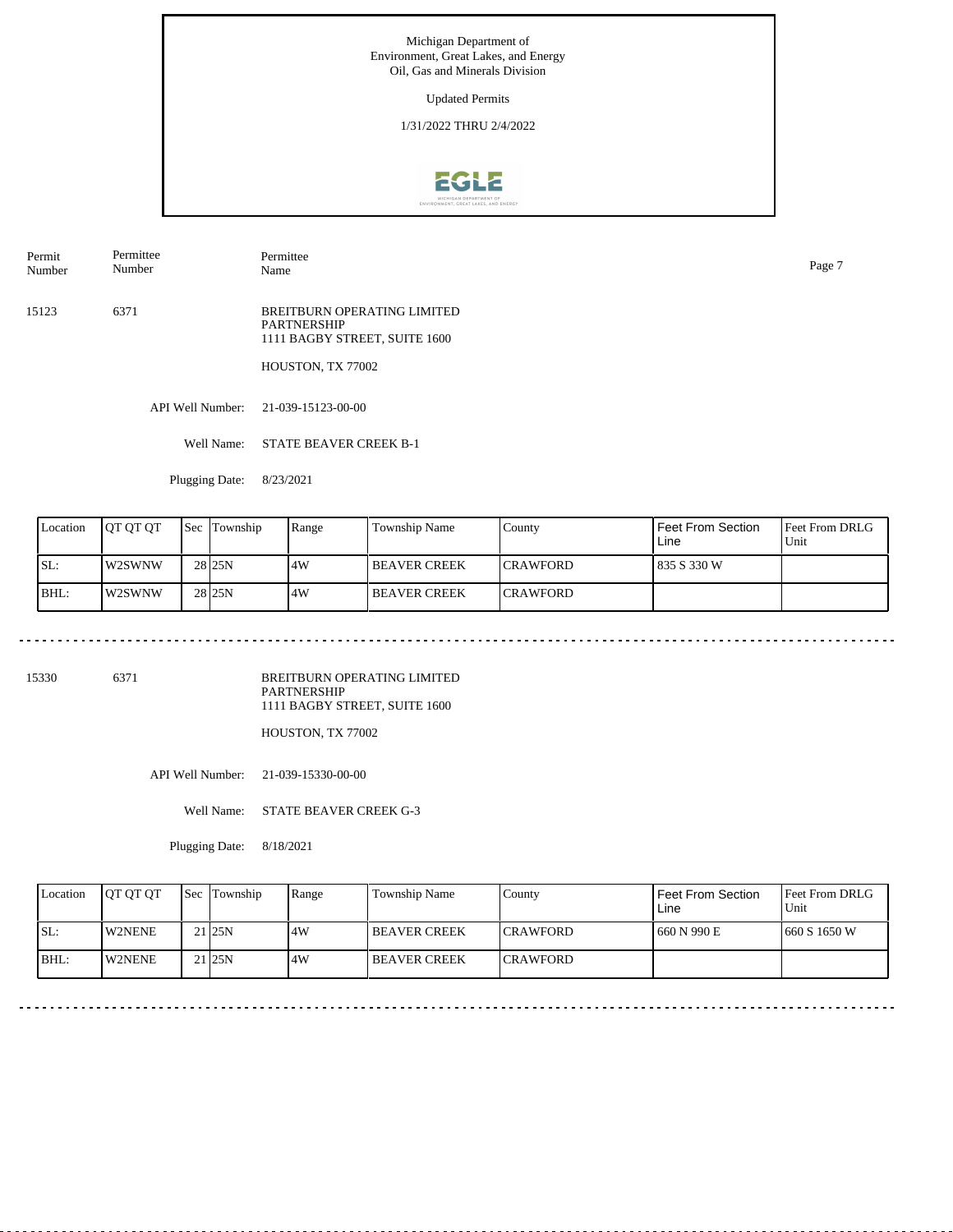Updated Permits

1/31/2022 THRU 2/4/2022



Permit Number Permittee Number

Permittee Name Page 8

15587 6371 BREITBURN OPERATING LIMITED PARTNERSHIP 1111 BAGBY STREET, SUITE 1600

HOUSTON, TX 77002

API Well Number: 21-039-15587-00-00

Well Name: STATE BEAVER CREEK L-3

Plugging Date: 5/11/2021

| Location | OT OT OT | Sec | Township            | Range | Township Name         | County           | Feet From Section<br>Line | Feet From DRLG<br>Unit |
|----------|----------|-----|---------------------|-------|-----------------------|------------------|---------------------------|------------------------|
| SL:      | W2SWSE   |     | 20 <sub>125</sub> N | .4W   | <b>I BEAVER CREEK</b> | <b>ICRAWFORD</b> | 1660 S 330 W              | 1660 S 2310 E          |
| BHL:     | W2SWSE   |     | 20 <sub>125</sub> N | .4W   | <b>I BEAVER CREEK</b> | <b>ICRAWFORD</b> |                           |                        |

16297 6371

BREITBURN OPERATING LIMITED PARTNERSHIP 1111 BAGBY STREET, SUITE 1600

HOUSTON, TX 77002

API Well Number: 21-079-16297-00-00

Well Name: STATE GARFIELD A 2

Plugging Date: 9/3/2021

| Location | <b>IOT OT OT</b> | <b>Sec</b> Township | Range | <b>Township Name</b> | County          | Feet From Section<br>Line | <b>Feet From DRLG</b><br>Unit |
|----------|------------------|---------------------|-------|----------------------|-----------------|---------------------------|-------------------------------|
| SL:      | <b>IW2SENW</b>   | $3$ 25N             | 5W    | <b>GARFIELD</b>      | <b>KALKASKA</b> | 660 S 990 E               | 1660 S 330 W                  |
| $ BHL$ : | <b>IW2SENW</b>   | $3$ 25N             | 5W    | l GARFIELD -         | <b>KALKASKA</b> |                           |                               |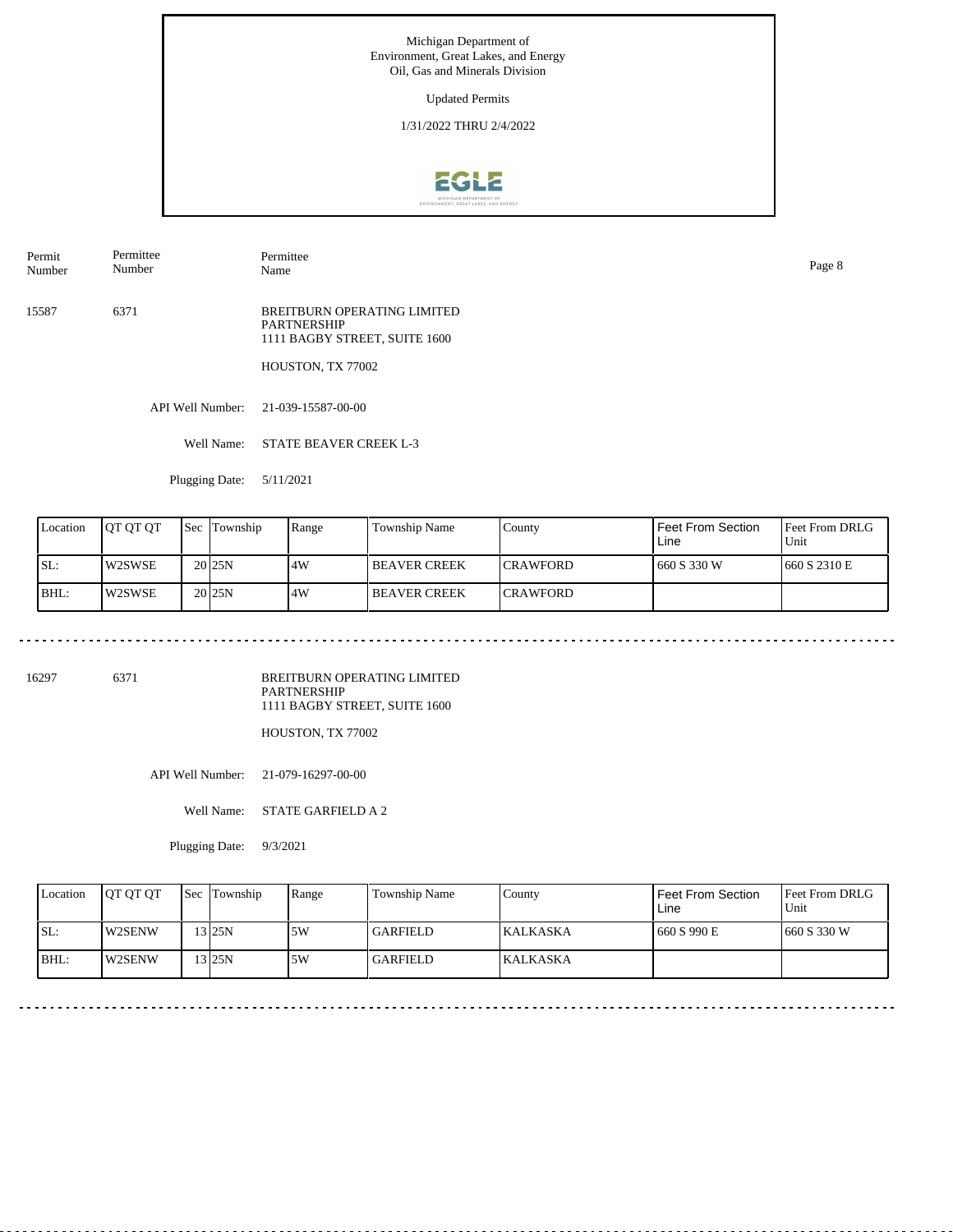Updated Permits

1/31/2022 THRU 2/4/2022



Permit Number Permittee Number

Permittee

16392 6371 BREITBURN OPERATING LIMITED PARTNERSHIP 1111 BAGBY STREET, SUITE 1600

HOUSTON, TX 77002

API Well Number: 21-079-16392-00-00

Well Name: STATE GARFIELD A 1

Plugging Date: 9/3/2021

| Location | IOT OT OT | <b>Sec</b> | Township | Range | Township Name | County           | Feet From Section<br>Line | <b>Feet From DRLG</b><br>Unit |
|----------|-----------|------------|----------|-------|---------------|------------------|---------------------------|-------------------------------|
| SL:      | W2NENW    |            | $13$ 25N | 5W    | GARFIELD      | <b>IKALKASKA</b> | 1660 N 860 E              | 1660 N 460 W                  |
| BHL:     | W2NENW    |            | 3125N    | 5W    | GARFIELD      | <b>KALKASKA</b>  |                           |                               |

32420 6371

BREITBURN OPERATING LIMITED PARTNERSHIP 1111 BAGBY STREET, SUITE 1600

HOUSTON, TX 77002

API Well Number: 21-079-29209-01-00

Well Name: BROADWELL DOROTHY & HULSAPPLE DONNA ET AL 1- 11A True Vertical Depth: 6665

Plugging Date: 6/2/2021

Feet From DRLG Unit 747 N 794 E 130 N 660 W 573 S 794 W Feet From Section Line County KALKASKA KALKASKA Location QT QT QT Sec Township Range Township Name SL: BHL: CNNWNE Sec Township 11 27N 2 27N 8W 8W KALKASKA KALKASKA SESWSE

Name Page 9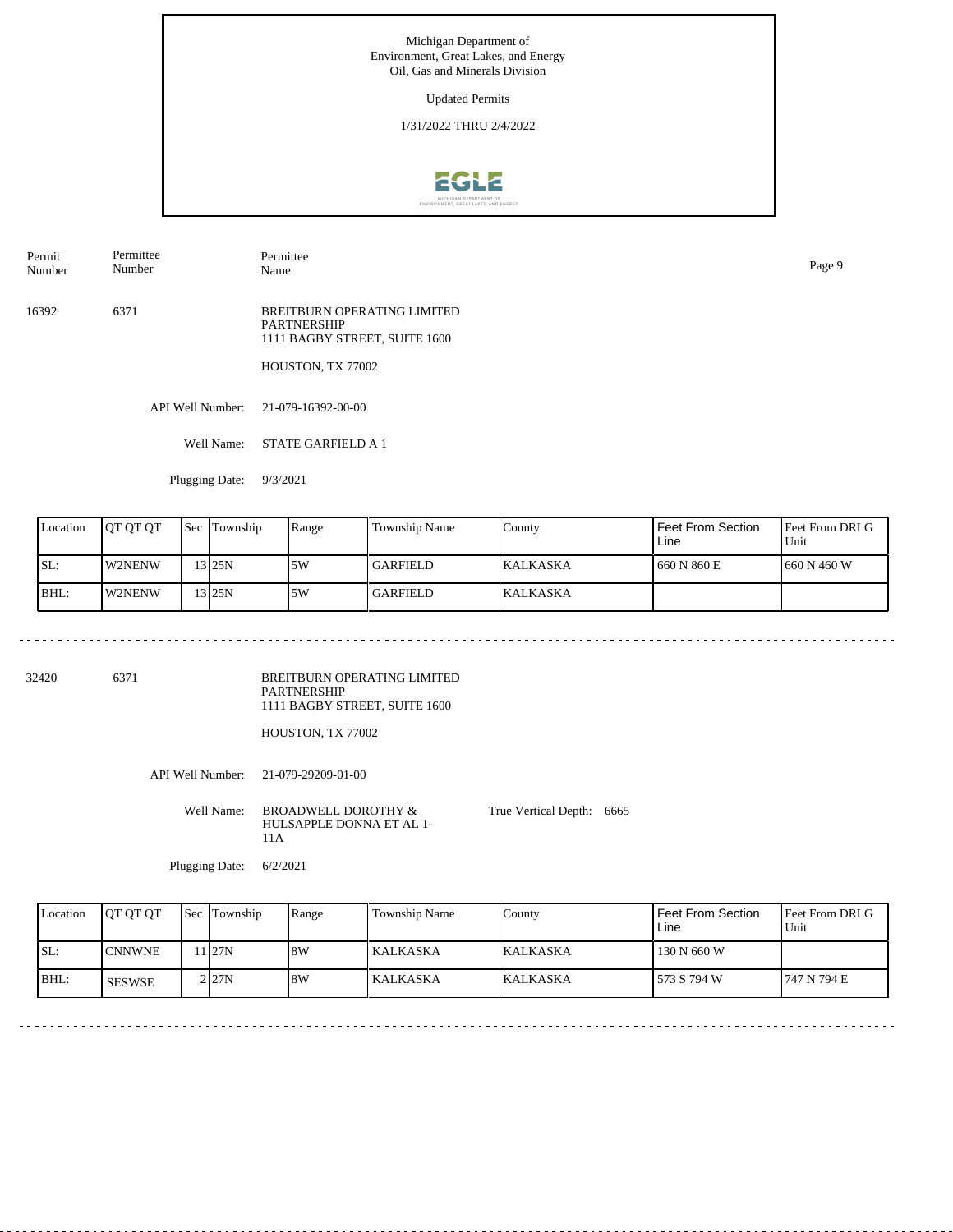Updated Permits

1/31/2022 THRU 2/4/2022



Permit Number Permittee Number

Permittee

32688 6371 BREITBURN OPERATING LIMITED PARTNERSHIP 1111 BAGBY STREET, SUITE 1600

HOUSTON, TX 77002

API Well Number: 21-079-32688-00-00

Well Name: STATE GARFIELD P1 (P13D4) 1

Plugging Date: 8/31/2021

. . . . . . . . . . . . . . . . . . . .

| Location | <b>IOT OT OT</b> | Sec Township | Range | Township Name | County           | Feet From Section<br>Line | <b>Feet From DRLG</b><br>Unit |
|----------|------------------|--------------|-------|---------------|------------------|---------------------------|-------------------------------|
| SL:      | <b>NWSESE</b>    | 3 25N        | .5W   | l GARFIELD    | <b>IKALKASKA</b> | 1872 S 778 E              | 1443 N 542 W                  |
| BHL:     | <b>NWSESE</b>    | 3125N        | .5W   | l GARFIELD    | <b>KALKASKA</b>  |                           |                               |

37843 6371

BREITBURN OPERATING LIMITED PARTNERSHIP 1111 BAGBY STREET, SUITE 1600

HOUSTON, TX 77002

API Well Number: 21-039-37843-00-00

Well Name: SEELEY, CLAUDE 3

Plugging Date: 8/13/2021

| Location | <b>IOT OT OT</b> | <b>Sec</b> Township | Range | Township Name       | Countv           | Feet From Section<br>Line | <b>Feet From DRLG</b><br>Unit |
|----------|------------------|---------------------|-------|---------------------|------------------|---------------------------|-------------------------------|
| ISL:     | <b>IE2E2SW</b>   | 17 <sub>25N</sub>   | 4W    | <b>BEAVER CREEK</b> | <b>ICRAWFORD</b> | 1194 S 330 E              |                               |
| BHL:     | <b>IE2E2SW</b>   | 17 <sub>25N</sub>   | .4W   | <b>BEAVER CREEK</b> | <b>ICRAWFORD</b> |                           |                               |

Name Page 10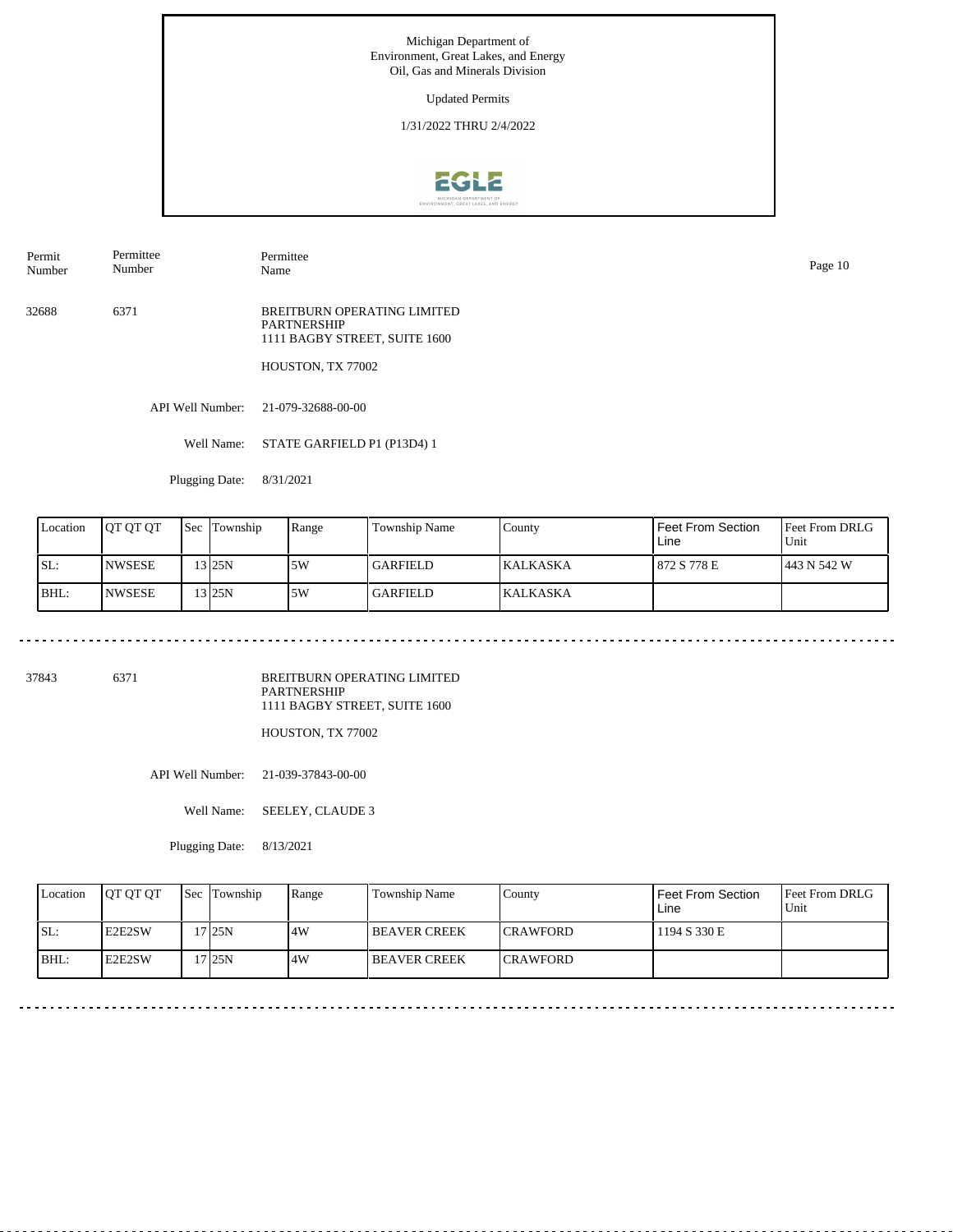Updated Permits

1/31/2022 THRU 2/4/2022



Permit Number Permittee Number

Permittee

37847 6371 BREITBURN OPERATING LIMITED PARTNERSHIP 1111 BAGBY STREET, SUITE 1600

HOUSTON, TX 77002

API Well Number: 21-039-37847-00-00

Well Name: STATE BEAVER CREEK B 11

Plugging Date: 11/19/2021

| Location | <b>JOT OT OT</b> | 'Sec | Township            | Range | Township Name       | County           | Feet From Section<br>Line | <b>Feet From DRLG</b><br>Unit |
|----------|------------------|------|---------------------|-------|---------------------|------------------|---------------------------|-------------------------------|
| ISL:     | E2E2NE           |      | 20 <sub>125N</sub>  | .4W   | <b>BEAVER CREEK</b> | <b>ICRAWFORD</b> | 1313 N 430 E              |                               |
| BHL:     | E2E2NE           |      | 20 <sub>125</sub> N | .4W   | <b>BEAVER CREEK</b> | <b>ICRAWFORD</b> |                           |                               |

39128 6371

BREITBURN OPERATING LIMITED PARTNERSHIP 1111 BAGBY STREET, SUITE 1600

HOUSTON, TX 77002

API Well Number: 21-079-39128-00-00

Well Name: GARDEN, GEORGE A-9

Plugging Date: 5/13/2021

| Location | <b>IOT OT OT</b> | <b>Sec Township</b> | Range | Township Name   | Countv          | Feet From Section<br>Line | <b>Feet From DRLG</b><br>Unit |
|----------|------------------|---------------------|-------|-----------------|-----------------|---------------------------|-------------------------------|
| ISL:     | <b>SESESE</b>    | 225N                | 5W    | <b>GARFIELD</b> | <b>KALKASKA</b> | 50 S 330 E                |                               |
| BHL:     | <b>SESESE</b>    | 12 <sub>25N</sub>   | .5W   | <b>GARFIELD</b> | KALKASKA        |                           |                               |

Name Page 11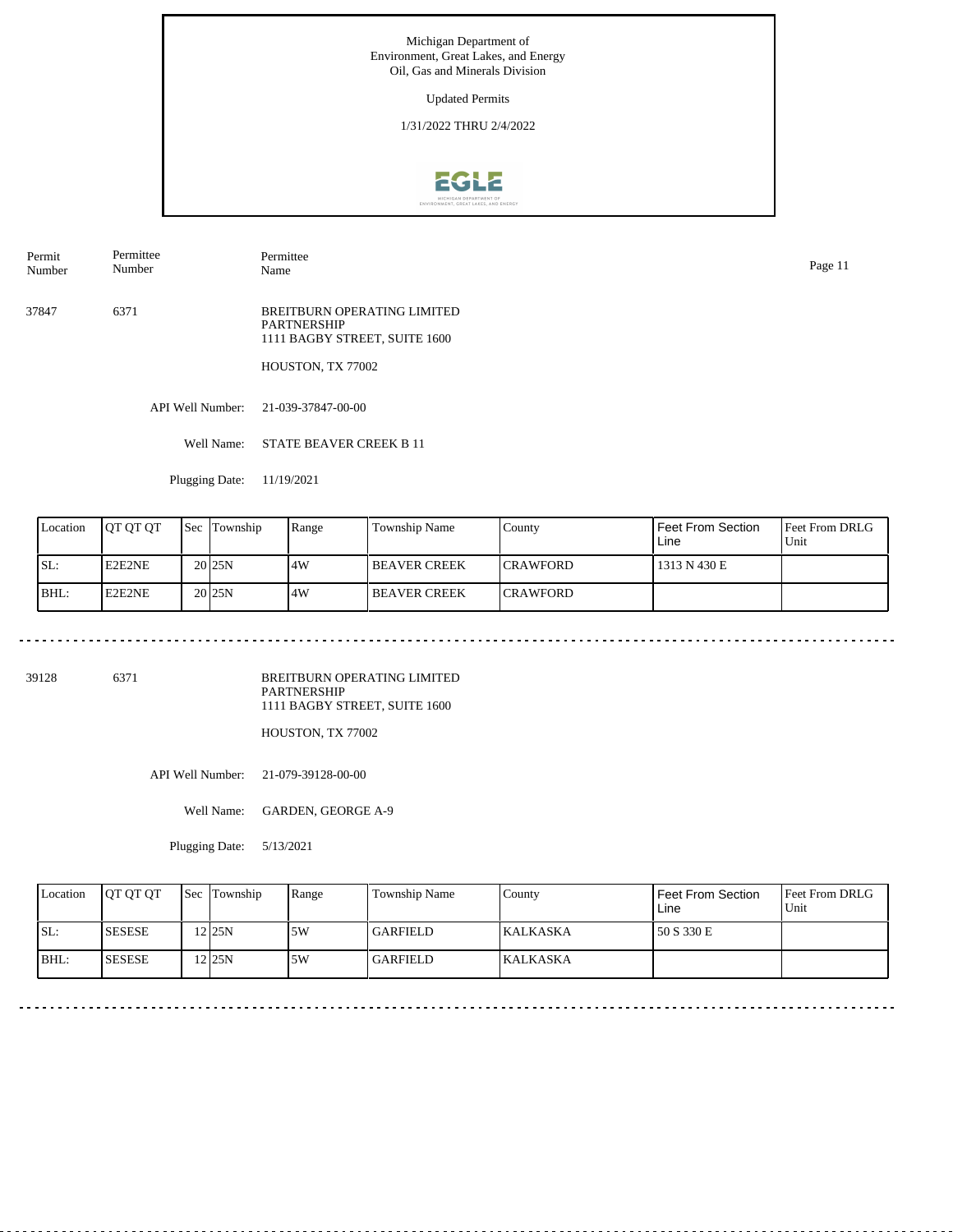Updated Permits

1/31/2022 THRU 2/4/2022



Permit Number Permittee Number

Permittee Name Page 12

51013 6371 BREITBURN OPERATING LIMITED PARTNERSHIP 1111 BAGBY STREET, SUITE 1600

HOUSTON, TX 77002

API Well Number: 21-039-51013-00-00

Well Name: STATE BEAVER CREEK C-6

Plugging Date: 11/12/2021

| Location | <b>JOT OT OT</b> | <b>Sec</b> | Township          | Range | Township Name       | County           | Feet From Section<br>Line | <b>Feet From DRLG</b><br>Unit |
|----------|------------------|------------|-------------------|-------|---------------------|------------------|---------------------------|-------------------------------|
| ISL:     | <b>INESESW</b>   |            | 21 <sub>25N</sub> | .4W   | <b>BEAVER CREEK</b> | <b>ICRAWFORD</b> | 1320 S 330 E              |                               |
| BHL:     | <b>INESESW</b>   |            | 21 <sub>25N</sub> | .4W   | <b>BEAVER CREEK</b> | <b>ICRAWFORD</b> |                           |                               |

5570 2545

UNION OIL CO OF CALIFORNIA

2210 W. PINE RIVER RD BRECKENRIDGE, MI 48615

API Well Number: 21-035-05570-00-00

Well Name: SWITZER, FLOYD O 2

Plugging Date: 9/21/2021

| Location | <b>IOT OT OT</b> | <b>Sec Township</b> | Range | Township Name | County        | Feet From Section<br>Line | <b>Feet From DRLG</b><br>Unit |
|----------|------------------|---------------------|-------|---------------|---------------|---------------------------|-------------------------------|
| ISL:     | <b>INESESW</b>   | 27 19N              | .6W   | l REDDING-    | <b>ICLARE</b> | 990 S 450 E               |                               |
| BHL:     | <b>NESESW</b>    | 27 19N              | 6W    | l REDDING-    | <b>CLARE</b>  |                           |                               |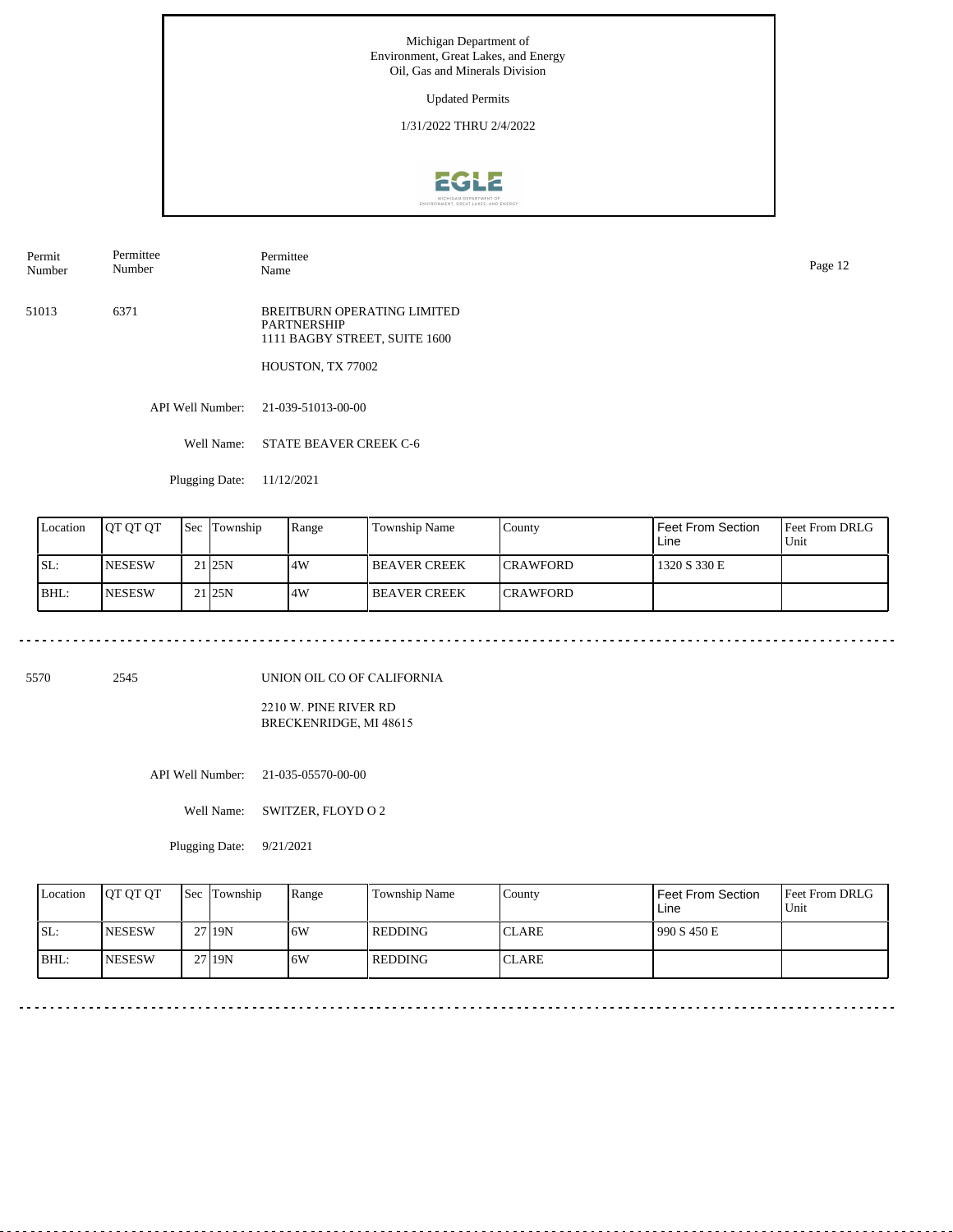Updated Permits

1/31/2022 THRU 2/4/2022



Permit Number Permittee Number

Permittee Page 13<br>Name Page 13

57227 6371 BREITBURN OPERATING LIMITED PARTNERSHIP 1111 BAGBY STREET, SUITE 1600

HOUSTON, TX 77002

API Well Number: 21-079-57227-00-00

Well Name: STATE GARFIELD B4-8

Plugging Date: 5/17/2021

| Location | IOT OT OT      | <b>Sec</b> | Township         | Range | Township Name | County           | Feet From Section<br>Line | <b>Feet From DRLG</b><br>Unit |
|----------|----------------|------------|------------------|-------|---------------|------------------|---------------------------|-------------------------------|
| ISL:     | <b>INWSENE</b> |            | 8 <sub>25N</sub> | 5W    | GARFIELD      | <b>IKALKASKA</b> | 1652 N 997 E              | 330 N 330 W                   |
| BHL:     | <b>NWSENE</b>  |            | 8 <sub>25N</sub> | 5W    | GARFIELD      | <b>KALKASKA</b>  |                           |                               |

58076 5320

SAVOY ENERGY LP 920 HASTINGS STREET, SUITE A PO BOX 1560 TRAVERSE CITY, MI 49685-1560

API Well Number: 21-057-40994-03-00

Well Name: FROST 1-1B

Plugging Date: 1/4/2022

| Location | <b>OT OT OT</b> | <b>Sec Township</b> | Range | Township Name  | County          | Feet From Section<br>Line | <b>Feet From DRLG</b><br>Unit |
|----------|-----------------|---------------------|-------|----------------|-----------------|---------------------------|-------------------------------|
| ISL:     | <b>INWSESE</b>  | 1   12N             | 1 W   | WHEELER        | IGRATIOT        | 1698 S 993 E              | $1621$ N 331 W                |
| BHL:     | <b>INWSESE</b>  | 112N                | 1W    | <b>WHEELER</b> | <b>IGRATIOT</b> |                           |                               |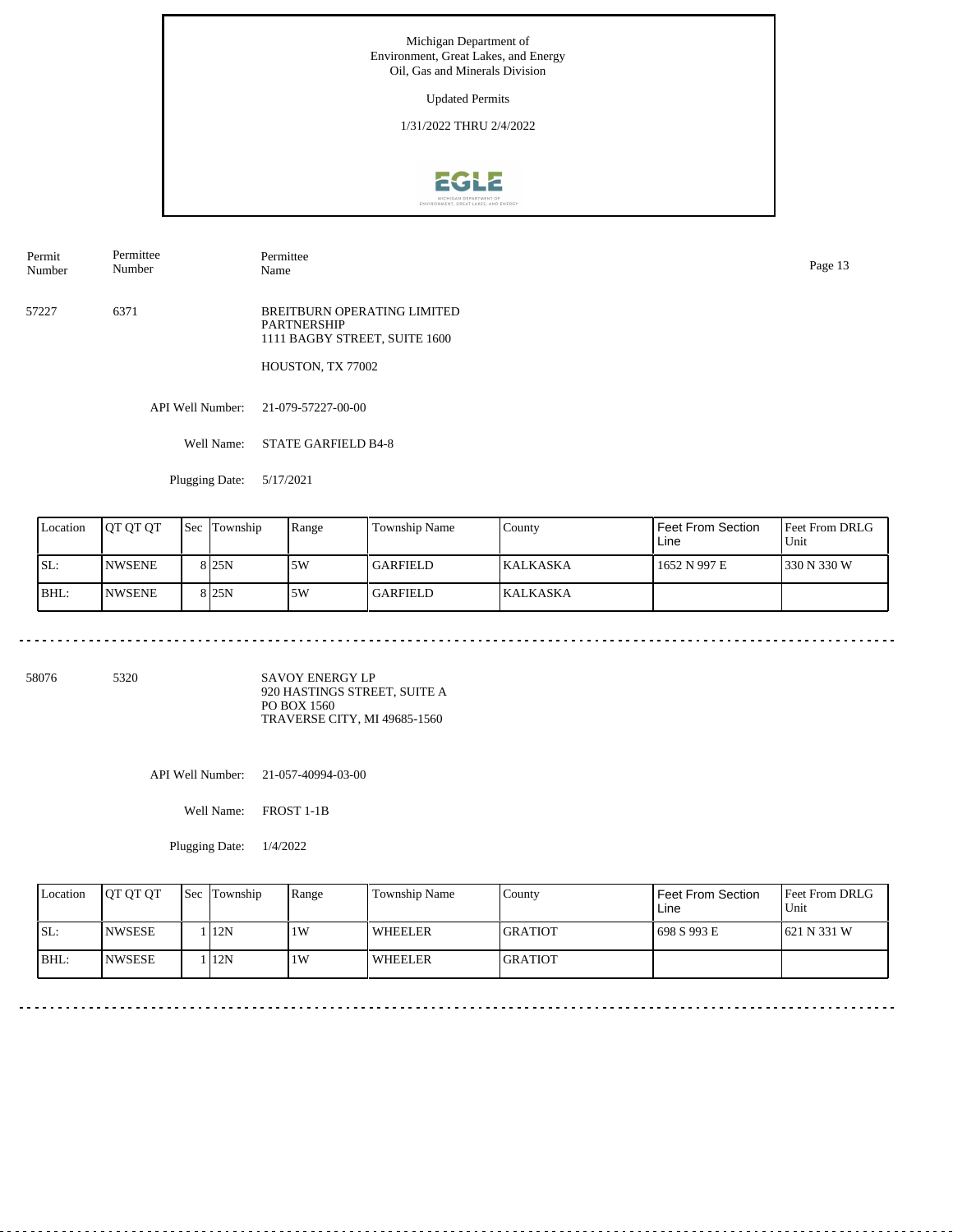Updated Permits

1/31/2022 THRU 2/4/2022



Permit Number Permittee Number

Permittee Name Page 14

58913 6371 BREITBURN OPERATING LIMITED PARTNERSHIP 1111 BAGBY STREET, SUITE 1600

HOUSTON, TX 77002

API Well Number: 21-039-58913-00-00

Well Name: STATE BEAVER CREEK (DRZ3) D4-8

Plugging Date: 12/2/2021

<u>. . . . . . . . . . . . . . . . .</u>

| Location | <b>IOT OT OT</b> | 'Sec | Township         | Range | <b>Township Name</b> | County           | l Feet From Section<br>Line | <b>Feet From DRLG</b><br>Unit |
|----------|------------------|------|------------------|-------|----------------------|------------------|-----------------------------|-------------------------------|
| SL:      | 'SWSESE          |      | 8 <sub>25N</sub> | .4W   | <b>BEAVER CREEK</b>  | <b>ICRAWFORD</b> | 1558 S 1228 E               |                               |
| BHL:     | <b>SWSESE</b>    |      | 8 <sub>25N</sub> | 4W    | I BEAVER CREEK       | <b>CRAWFORD</b>  |                             |                               |

8974 4428

MID MICHIGAN GAS STORAGE CO PO BOX 2446 HOUSTON, TX 77252-2446 USA

. . . . . . . . . . . . . . . . . . .

API Well Number: 21-133-08974-00-00

Well Name: GABEL, LOUIE B-1

Plugging Date: 5/20/2021

| Location | <b>OT OT OT</b> | Sec Township | Range | Township Name | Countv          | <b>Feet From Section</b><br>Line | <b>Feet From DRLG</b><br>Unit |
|----------|-----------------|--------------|-------|---------------|-----------------|----------------------------------|-------------------------------|
| ISL:     | <b>IN2NWSW</b>  | 31 18N       | 10W   | LINCOLN       | <b>IOSCEOLA</b> | 330 N 660 W                      | 1330 N 660 W                  |
| BHL:     | IN2NWSW         | 31 18N       | 10W   | LINCOLN       | <b>IOSCEOLA</b> |                                  |                               |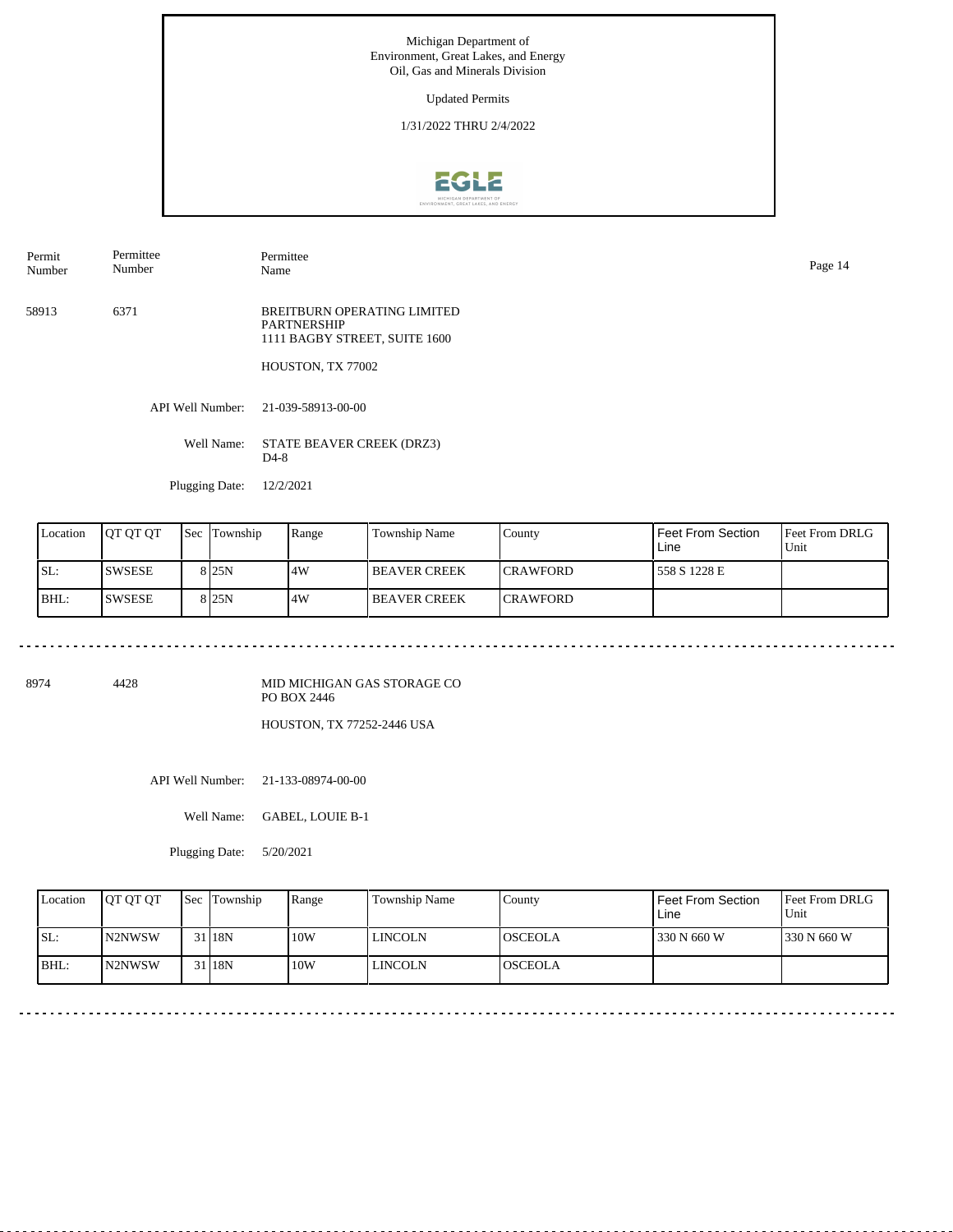Updated Permits

1/31/2022 THRU 2/4/2022



Permit Number Permittee Number Permittee Name Page 15

## **APPLICATIONS TO CHANGE WELL STATUS:**

60325 4605

SCHMUDE OIL INC

PO BOX 1008 TRAVERSE CITY, MI 49685-1008

API Well Number: 21-055-60325-00-00

Well Name: KRAMP 1-18

Approval Date: 2/3/2022

| Location | <b>JOT OT OT</b> | <b>Sec</b> | Township          | Range | Township Name   | County                 | Feet From Section<br>Line | <b>Feet From DRLG</b><br>Unit |
|----------|------------------|------------|-------------------|-------|-----------------|------------------------|---------------------------|-------------------------------|
| ISL:     | <b>SWNENW</b>    |            | 18 I 25 N         | 11W   | <b>MAYFIELD</b> | <b>IGRAND TRAVERSE</b> | 1860 N 1623 W             | 1453 S 330 W                  |
| BHL:     | <b>SWNENW</b>    |            | 18 <sub>25N</sub> | 11W   | <b>MAYFIELD</b> | <b>IGRAND TRAVERSE</b> |                           |                               |

dia a a a

Proposed Rework: ACOWS to Continue Drilling - HDH Comment: ACOWS to plugback and kick off HD1 expires on 2/3/2023

<u>. . . . . . . . . . . . . . .</u>

60983 6371

BREITBURN OPERATING LIMITED PARTNERSHIP 1111 BAGBY STREET, SUITE 1600

HOUSTON, TX 77002

API Well Number: 21-133-41327-01-00

Well Name: STATE SHERMAN FORSHEE & COOPER 1-33A True Vertical Depth: 10148

Approval Date: 1/31/2022

| Location | <b>IOT OT OT</b> | <b>Sec Township</b> | Range | Township Name  | County          | Feet From Section<br>Line | <b>IFeet From DRLG</b><br>Unit |
|----------|------------------|---------------------|-------|----------------|-----------------|---------------------------|--------------------------------|
| ISL:     | <b>INESWNE</b>   | 33 20N              | 19W   | <b>SHERMAN</b> | <b>IOSCEOLA</b> | 1548 N 1899 E             |                                |
| BHL:     | <b>INWSWNE</b>   | 33 20N              | 19W   | SHERMAN        | <b>OSCEOLA</b>  | 1857 N 2560 E             | 1857 N 2560 E                  |

Temporarily Abandoned

Proposed Rework: Temporarily Abandoned Comment: ACOWS for TA expires on 3/31/2023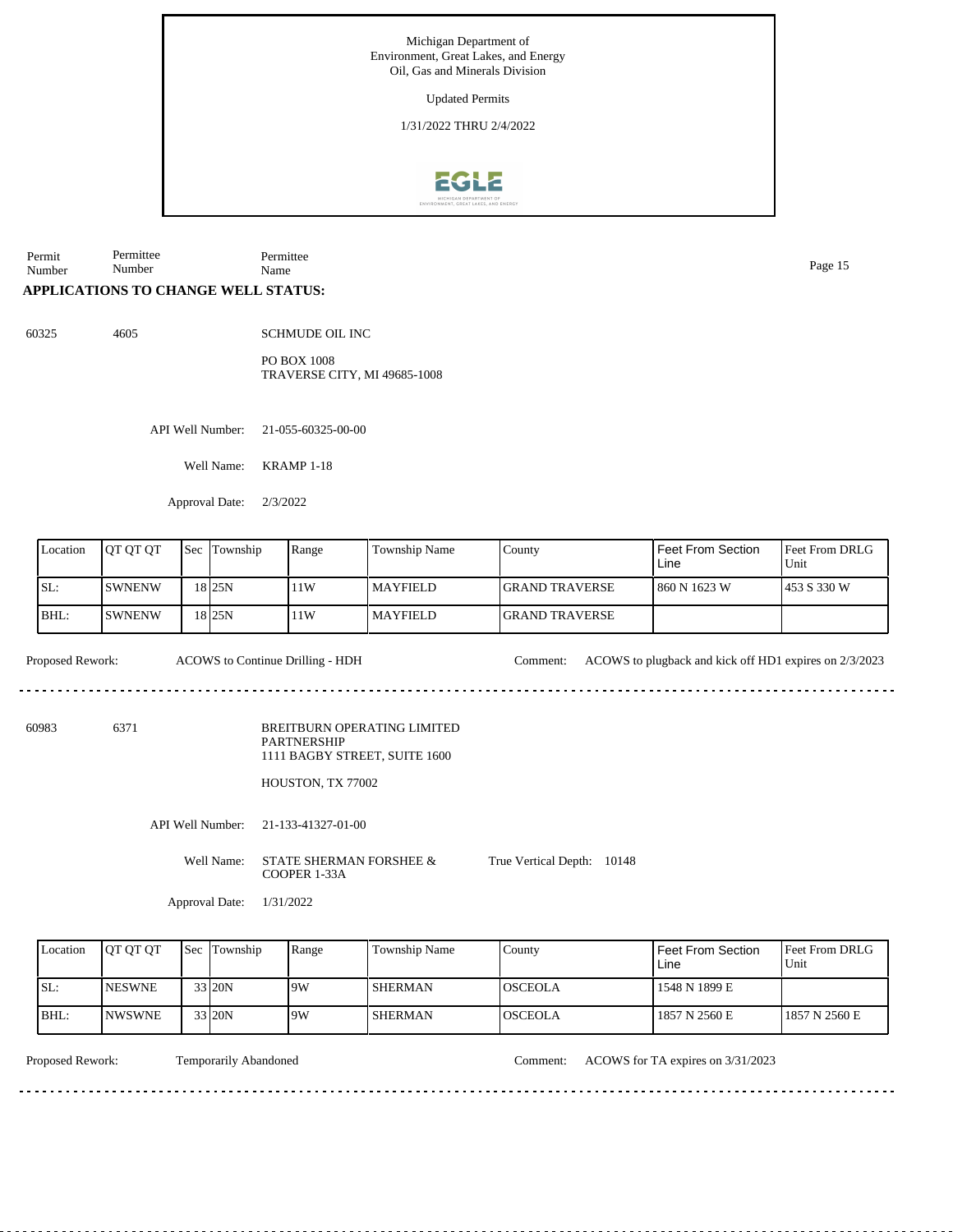Michigan Department of Environment, Great Lakes, and Energy Oil, Gas and Minerals Division Updated Permits 1/31/2022 THRU 2/4/2022



API Well Number: 21-077-62030-00-00 Well Name: OROSZ 18-1 HD1 Approval Date: 2/1/2022 True Vertical Depth: 3437 61545 6498 WOLVERINE GAS AND OIL COMPANY OF MICHIGAN LLC ONE RIVERFRONT PLAZA 55 CAMPAU, NW GRAND RAPIDS, MI 49503 Permit Number Permittee Number Permittee Name Page 16

| Location | <b>IOT OT OT</b> | <b>Sec</b> | Township | Range | Township Name | County           | Feet From Section<br>Line | <b>IFeet From DRLG</b><br>Unit |
|----------|------------------|------------|----------|-------|---------------|------------------|---------------------------|--------------------------------|
| ISL:     | <b>NWNENE</b>    |            | 18 I 3S  | 9W    | l CLIMAX      | <b>KALAMAZOO</b> | 441 N 1321 E              |                                |
| BHL:     | <b>SWSENW</b>    |            | 18 I 3 S | 9W    | <b>CLIMAX</b> | <b>KALAMAZOO</b> | 2296 N 1588 W             | 1340 S 340 W                   |

Proposed Rework: ACOWS to Repair Casing or Squeeze Cement Comment: ACOWS to squeeze perfs F/ 4705' T/ 4725' expires on ACOWS to Repair Casing or Squeeze Cement Comment: 2/1/2023.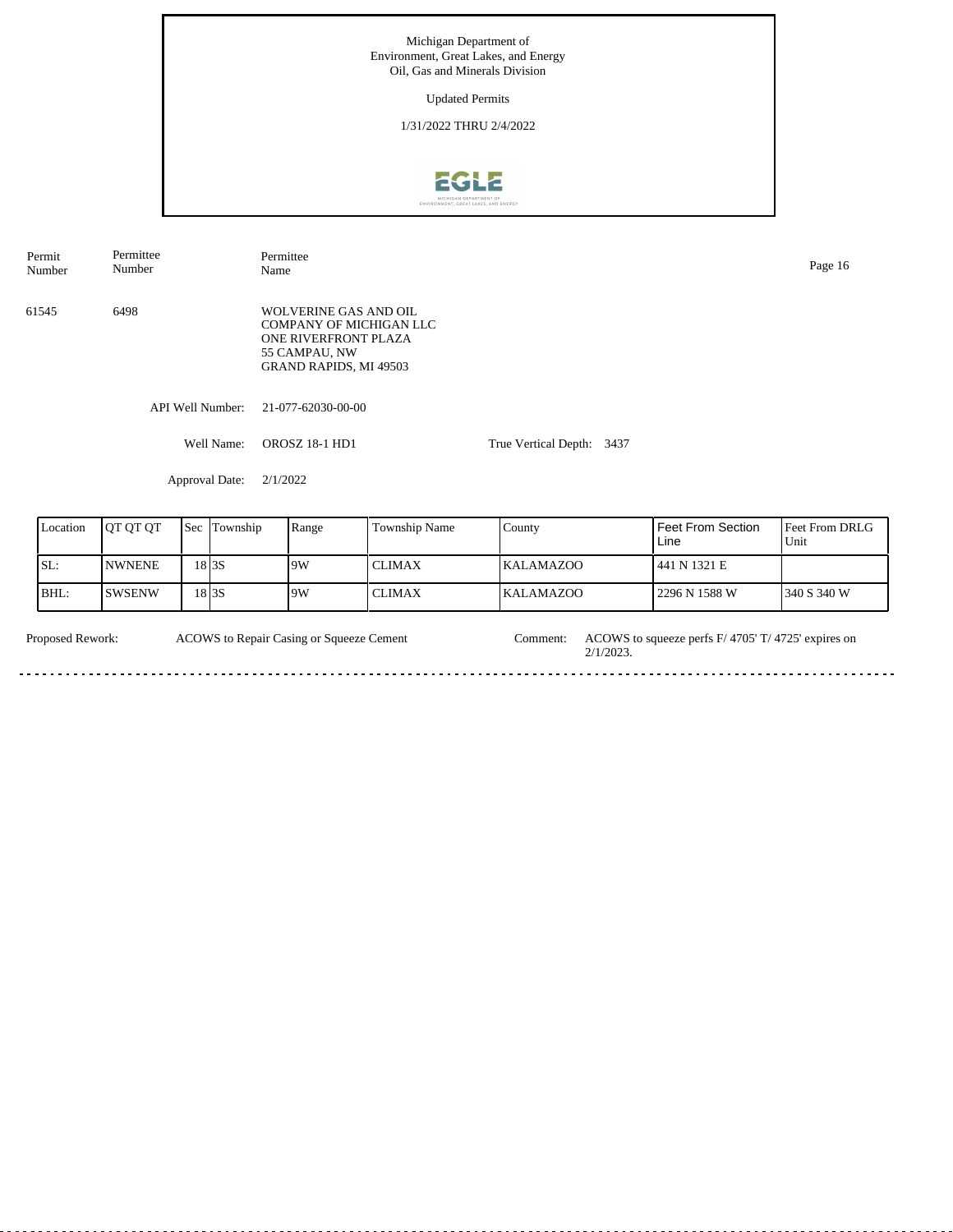Updated Permits

1/31/2022 THRU 2/4/2022



**RECORD OF CHANGE OF WELL STATUS:** Permit Number Permittee Number Permittee Name Page 17 API Well Number: 21-137-60836-03-00 Well Name: STATE OTSEGO LAKE 8-15B HD Change Date: 1/4/2022 True Vertical Depth: 6688 61531 6310 Feet From DRLG Unit 363 N 1089 W 330 N 2442 E 950 S 2410 W Feet From Section Line County OTSEGO OTSEGO Location QT QT QT Sec Township Range Township Name SL: BHL: NWNWNE **SENESW** Township 15 10 29N 29N 3W 3W OTSEGO LAKE OTSEGO LAKE CORE ENERGY LLC 1011 NOTEWARE DRIVE TRAVERSE CITY, MI 49686

Proposed Rework: Reworked 8-15B to drill 8-15B HD leg (date completed). Reworked to Continue Drilling - HDH

Comment:

Drilled under ACOWS / RCOWS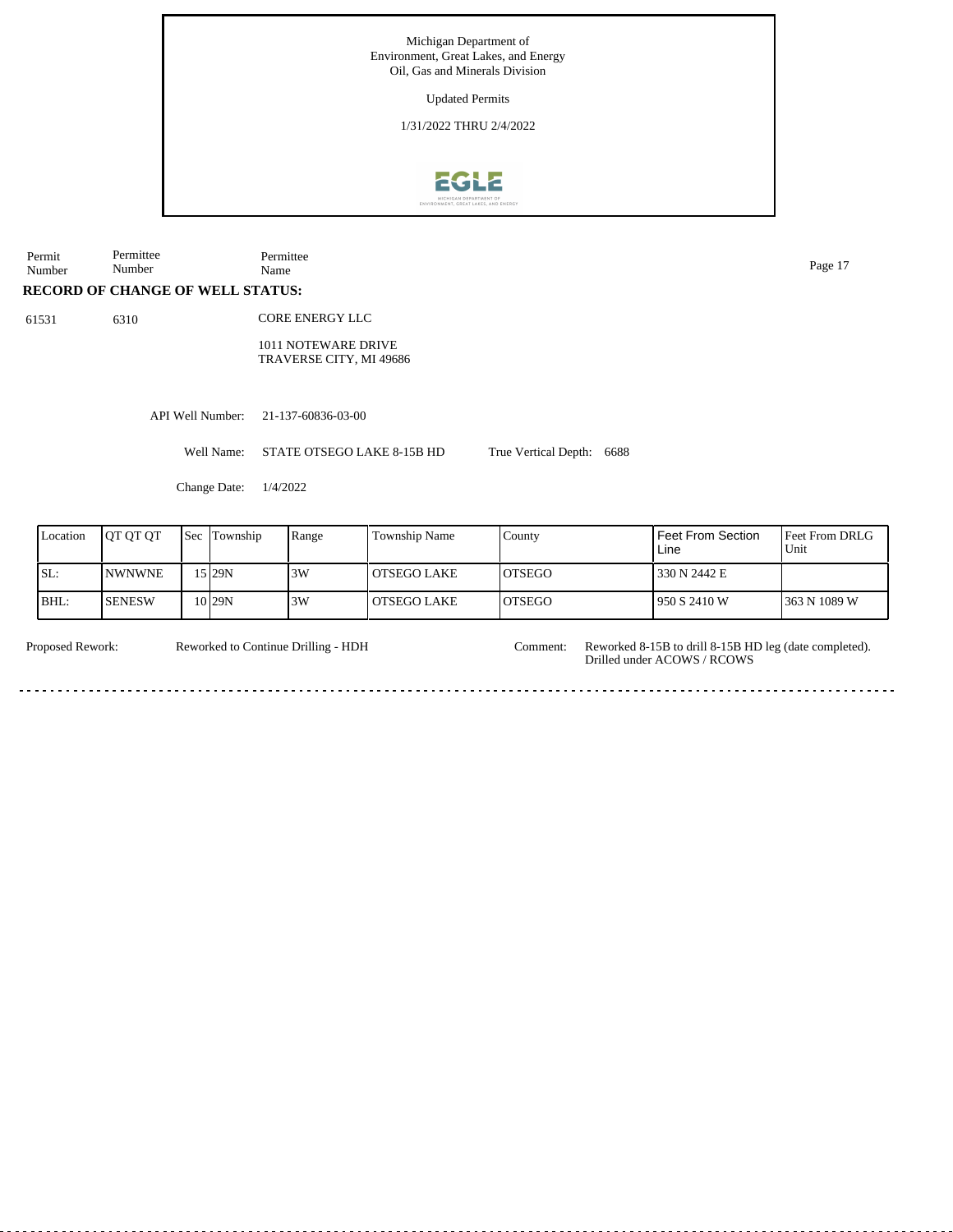Updated Permits

1/31/2022 THRU 2/4/2022



Permit Number Permittee Number Permittee Name Page 18

**PERMIT TERMINATIONS:**

61419 5320 SAVOY ENERGY LP 920 HASTINGS STREET, SUITE A PO BOX 1560 TRAVERSE CITY, MI 49685-1560

API Well Number: 21-025-62005-01-00

Well Name: WEEKS 2-34 SWD

Termination Date: 2/2/2022

| Location | <b>IOT OT OT</b> |        | <b>Sec</b> Township | <b>Range</b> | <b>Township Name</b> | County          | Feet From Section<br>Line | Feet From DRLG<br>Unit |
|----------|------------------|--------|---------------------|--------------|----------------------|-----------------|---------------------------|------------------------|
| SL:      | <b>SESENE</b>    | 34 3 S |                     | 8W           | <b>LEROY</b>         | <b>ICALHOUN</b> | 2096 N 250 E              |                        |
| BHL:     | <b>ISESENE</b>   | 34 3 S |                     | 8W           | <b>LEROY</b>         | <b>CALHOUN</b>  | 2096 N 250 E              | 1560 S 412 W           |

Comment: Terminated at request of Permittee

61435 6040

NU ENERGY OPERATING INC PO BOX 1122

GAYLORD, MI 49734 USA

API Well Number: 21-025-62012-00-00

Well Name: BENNETT D2-34

Termination Date: 8/22/2021

| Location | <b>IOT OT OT</b> | <b>Sec</b> Township | Range | <b>Township Name</b> | County         | Feet From Section<br>Line | Feet From DRLG<br>Unit |
|----------|------------------|---------------------|-------|----------------------|----------------|---------------------------|------------------------|
| SL:      | <b>INESESW</b>   | $34$ 1 S            | 5W    | <b>LEE</b>           | <b>CALHOUN</b> | 772 S 2497 W              | 1556 N 152 E           |
| IBHL:    | <b>INESESW</b>   | $34$ 1 S            | 5W    | <b>LEE</b>           | <b>CALHOUN</b> | 771 S 2318 W              | 557 N 331 E            |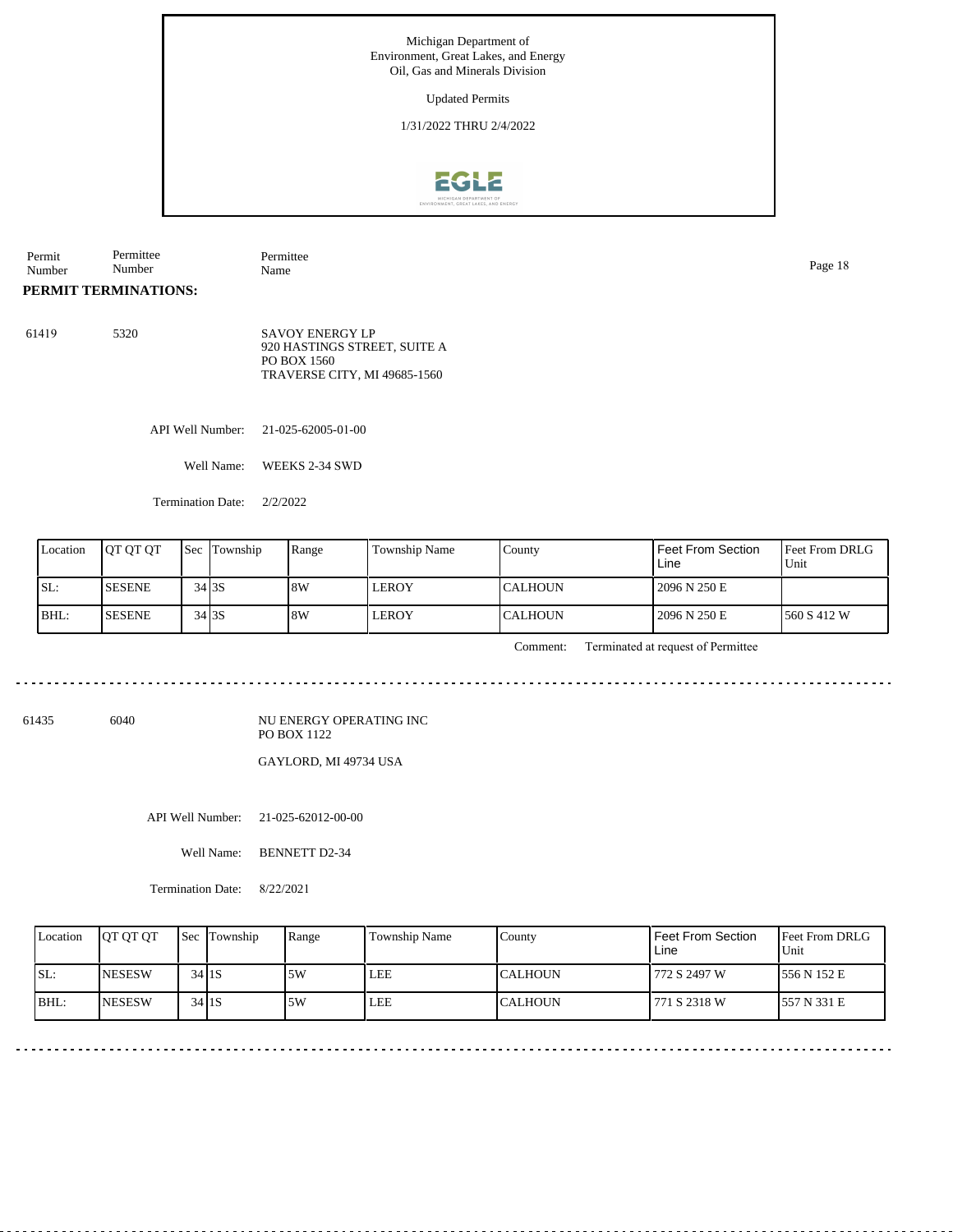Updated Permits

1/31/2022 THRU 2/4/2022



Permit Number Permittee Number

Permittee Name Page 19

61441 6040 NU ENERGY OPERATING INC PO BOX 1122

GAYLORD, MI 49734 USA

API Well Number: 21-025-62014-00-00

Well Name: MATHER B2-34

Termination Date: 9/5/2021

|     | Location | <b>IOT OT OT</b> |           | <b>Sec Township</b> | Range | Township Name | County    | Feet From Section<br>Line | Feet From DRLG<br>Unit |
|-----|----------|------------------|-----------|---------------------|-------|---------------|-----------|---------------------------|------------------------|
| SL: |          | <b>NESENW</b>    | $34$ 1S   |                     | .5W   | LEE           | ICALHOUN- | 1885 N 2067 W             |                        |
|     | BHL:     | ISESENW          | $34$ $1S$ |                     | .5W   | LEE           | ICALHOUN  | 1995 N 2317 W             | 1660 S 331 E           |

61465 5320

SAVOY ENERGY LP 920 HASTINGS STREET, SUITE A PO BOX 1560 TRAVERSE CITY, MI 49685-1560

API Well Number: 21-025-62016-00-00

Well Name: BABAS 2-3

Termination Date: 1/6/2022

| Location | <b>OT OT OT</b> | <b>ISec ITownship</b> | Range | <b>Township Name</b> | Countv          | <b>Feet From Section</b><br>Line | <b>Feet From DRLG</b><br>Unit |
|----------|-----------------|-----------------------|-------|----------------------|-----------------|----------------------------------|-------------------------------|
| ISL:     | <b>ISENENW</b>  | 3 I4S                 | 8W    | <b>ATHENS</b>        | ICALHOUN        | 738 N 2054 W                     | 1565 S 600 E                  |
| BHL:     | <b>ISENENW</b>  | 3 4S                  | 8W    | <b>ATHENS</b>        | <b>ICALHOUN</b> |                                  | 1565 S 600 E                  |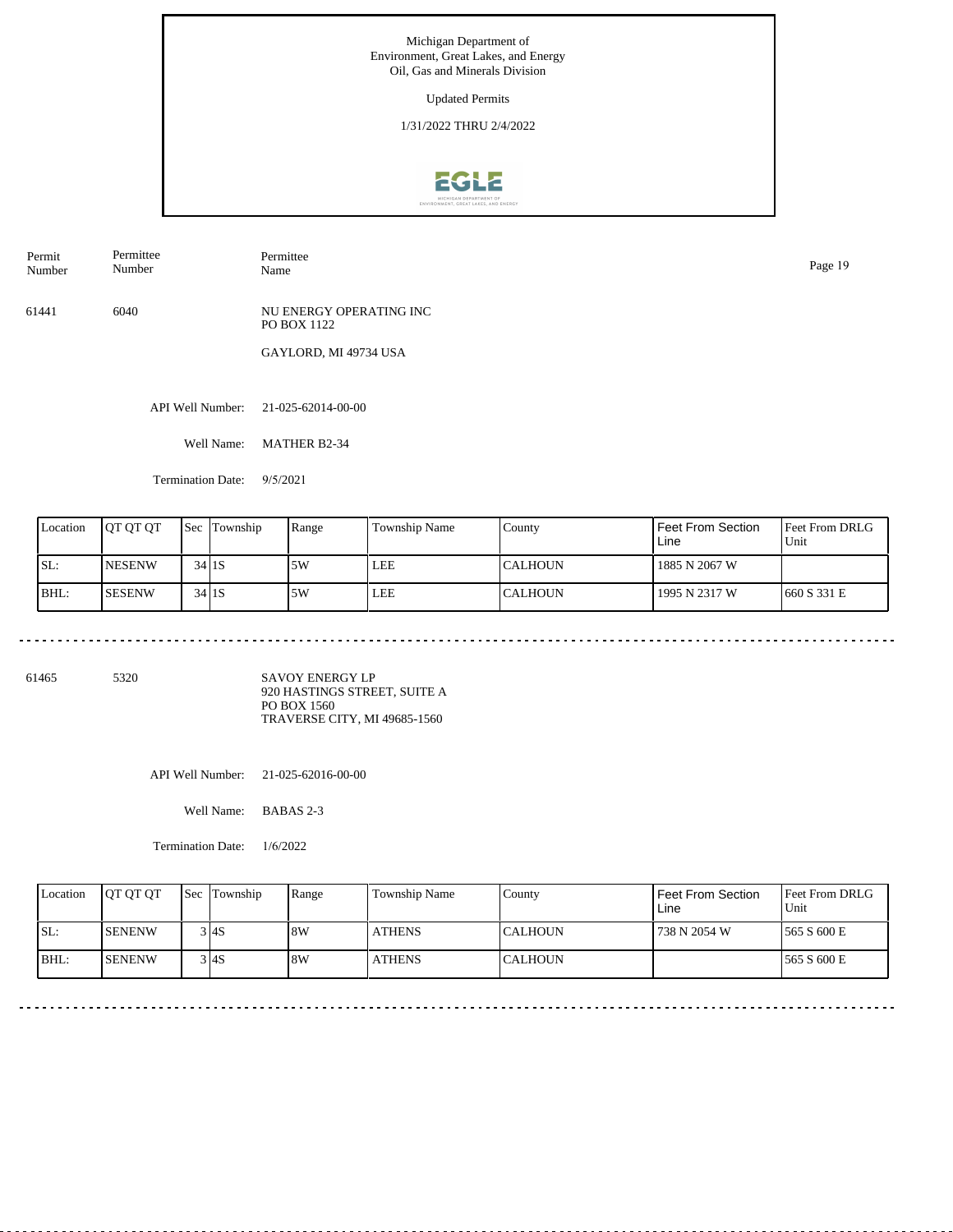Updated Permits

1/31/2022 THRU 2/4/2022



Permit Number Permittee Number Permittee Name Page 20

**TRANSFER OF OWNERSHIP:**

16766 8139 MUSKEGON OPERATING COMPANY LLC 1425 S MISSION RD MOUNT PLEASANT, MI 48858

API Well Number: 21-129-16766-00-00

Well Name: STATE FOSTER KKK-1

Transfer Date: 2/2/2022

Previous Owner: MUSKEGON DEVELOPMENT **COMPANY** 

| Location | <b>JOT OT OT</b>    | <b>Sec Township</b> | Range | <b>Township Name</b> | County         | Feet From Section<br>Line | Feet From DRLG<br>Unit |
|----------|---------------------|---------------------|-------|----------------------|----------------|---------------------------|------------------------|
| SL:      | N <sub>2</sub> SENW | 25 24N              | 1E    | <b>FOSTER</b>        | <b>IOGEMAW</b> | 990 S 660 E               |                        |
| BHL:     | N <sub>2</sub> SENW | 25 24N              | 1E    | <b>FOSTER</b>        | <b>IOGEMAW</b> |                           |                        |

 $\sim$   $\sim$   $\sim$